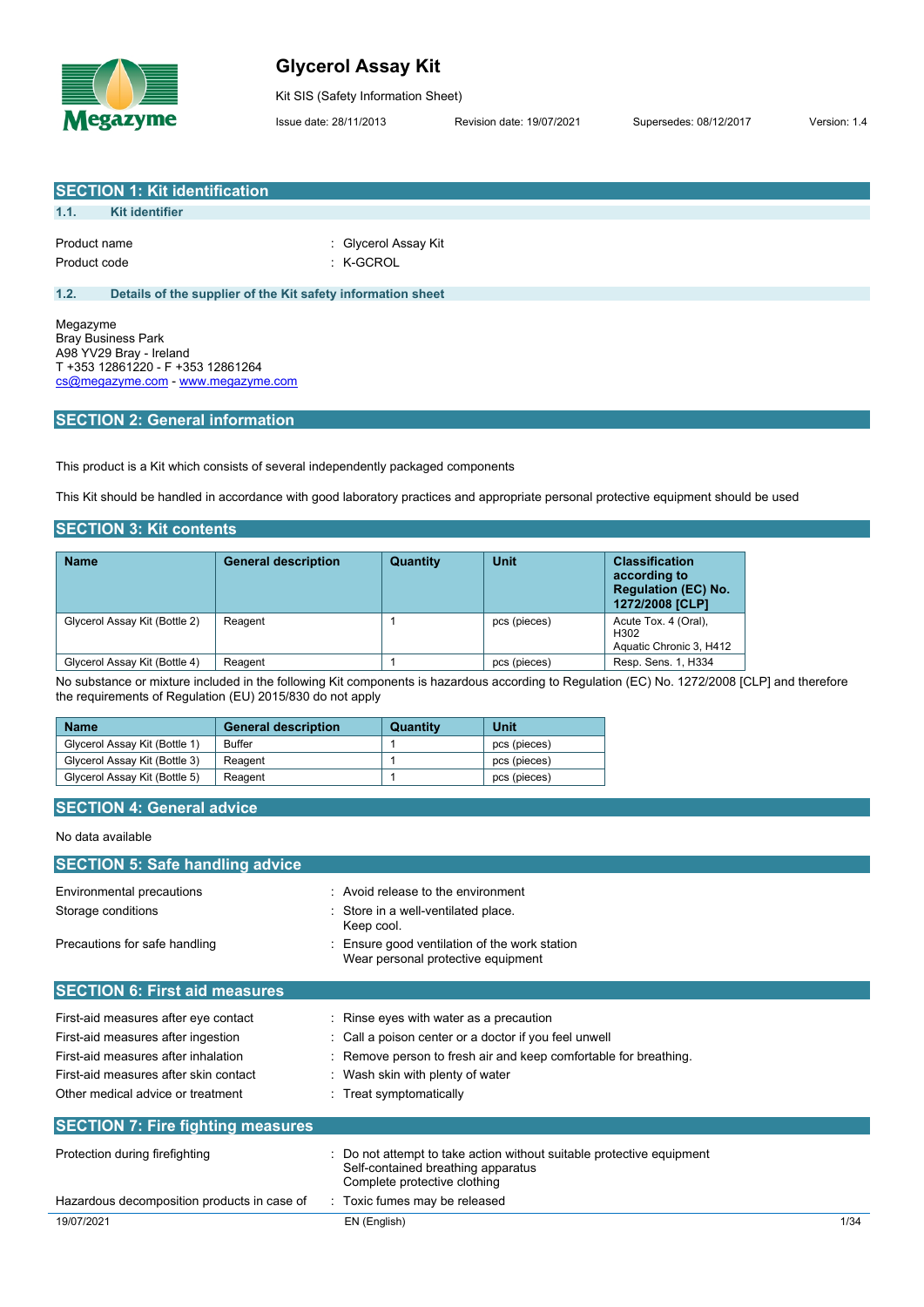# **Glycerol Assay Kit**

Kit SIS (Safety Information Sheet)

fire

# **SECTION 8: Other information**

No data available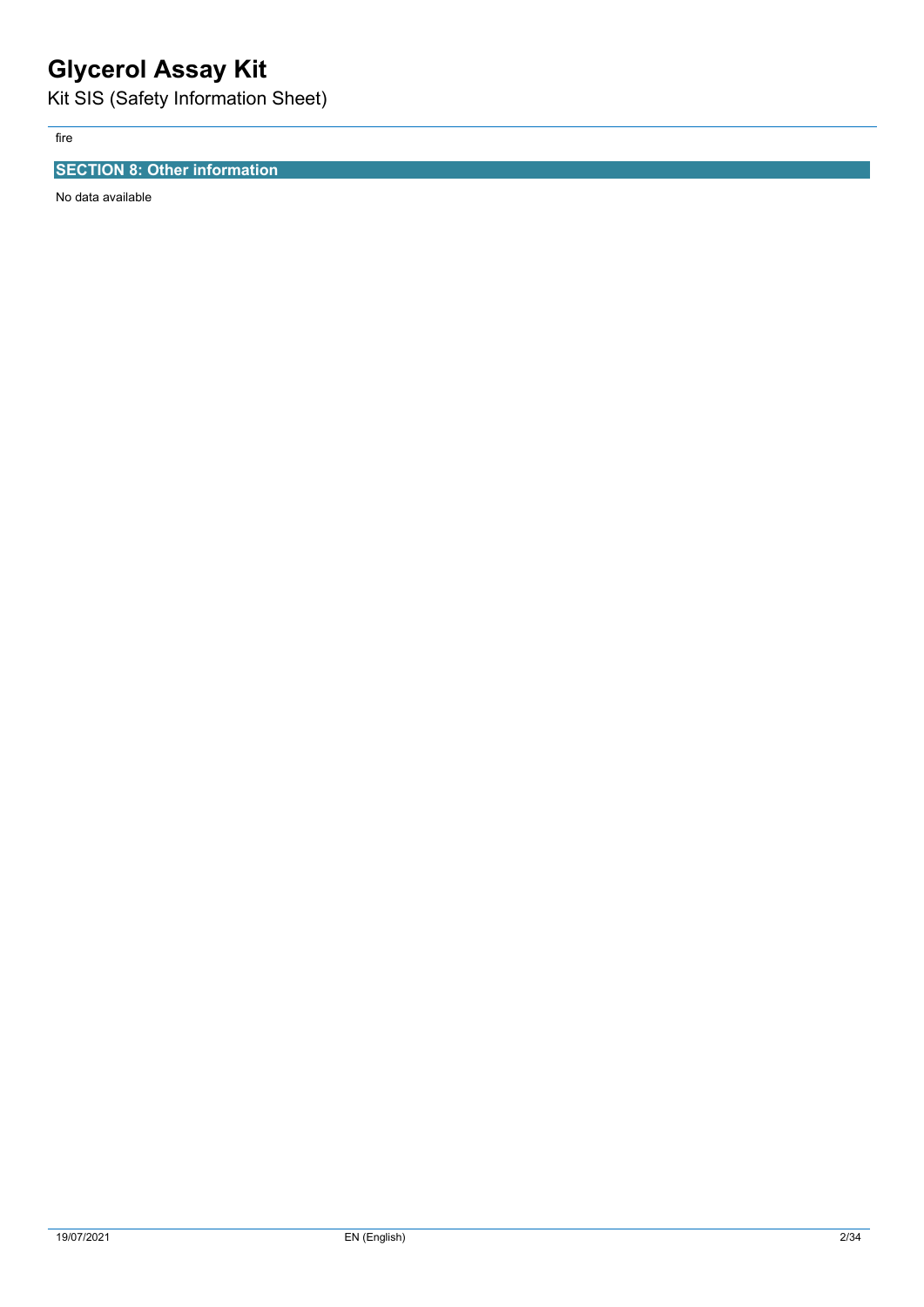

Safety Data Sheet according to Regulation (EU) 2015/830 Issue date: 28/11/2013 Revision date: 23/11/2017 Supersedes version of: 06/09/2016 Version: 1.3

### **SECTION 1: Identification of the substance/mixture and of the company/undertaking**

#### **1.1. Product identifier**

| Product form | : Mixture                       |
|--------------|---------------------------------|
| Product name | : Glycerol Assay Kit (Bottle 5) |
| Product code | $:$ K-GCROL (Bottle 5)          |

#### **1.2. Relevant identified uses of the substance or mixture and uses advised against**

#### **1.2.1. Relevant identified uses**

Main use category **Example 20** and the Professional use Use of the substance/mixture  $\qquad \qquad : \qquad$  Use as laboratory reagent

# **1.2.2. Uses advised against**

No additional information available

**1.3. Details of the supplier of the safety data sheet**

#### **Manufacturer**

Megazyme Bray Business Park A98 YV29 Bray - Ireland T +353 12861220 - F +353 12861264 [cs@megazyme.com](mailto:cs@megazyme.com) - <www.megazyme.com>

#### **1.4. Emergency telephone number**

Emergency number : +353 12861220 [9 am to 5 pm GMT - Monday to Friday]

# **SECTION 2: Hazards identification**

**2.1. Classification of the substance or mixture**

#### **Classification according to Regulation (EC) No. 1272/2008 [CLP]**

Not classified

#### **Adverse physicochemical, human health and environmental effects**

To our knowledge, this product does not present any particular risk, provided it is handled in accordance with good occupational hygiene and safety practice.

#### **2.2. Label elements**

#### **Labelling according to Regulation (EC) No. 1272/2008 [CLP]**

EUH-statements : EUH032 - Contact with acids liberates very toxic gas.

Labelling according to: exemption for inner packaging where the contents do not exceed 10ml No labelling required

#### **2.3. Other hazards**

No additional information available

# **SECTION 3: Composition/information on ingredients**

#### **3.1. Substances**

Not applicable

#### **3.2. Mixtures**

This mixture does not contain any substances to be mentioned according to the criteria of section 3.2 of REACH Annex II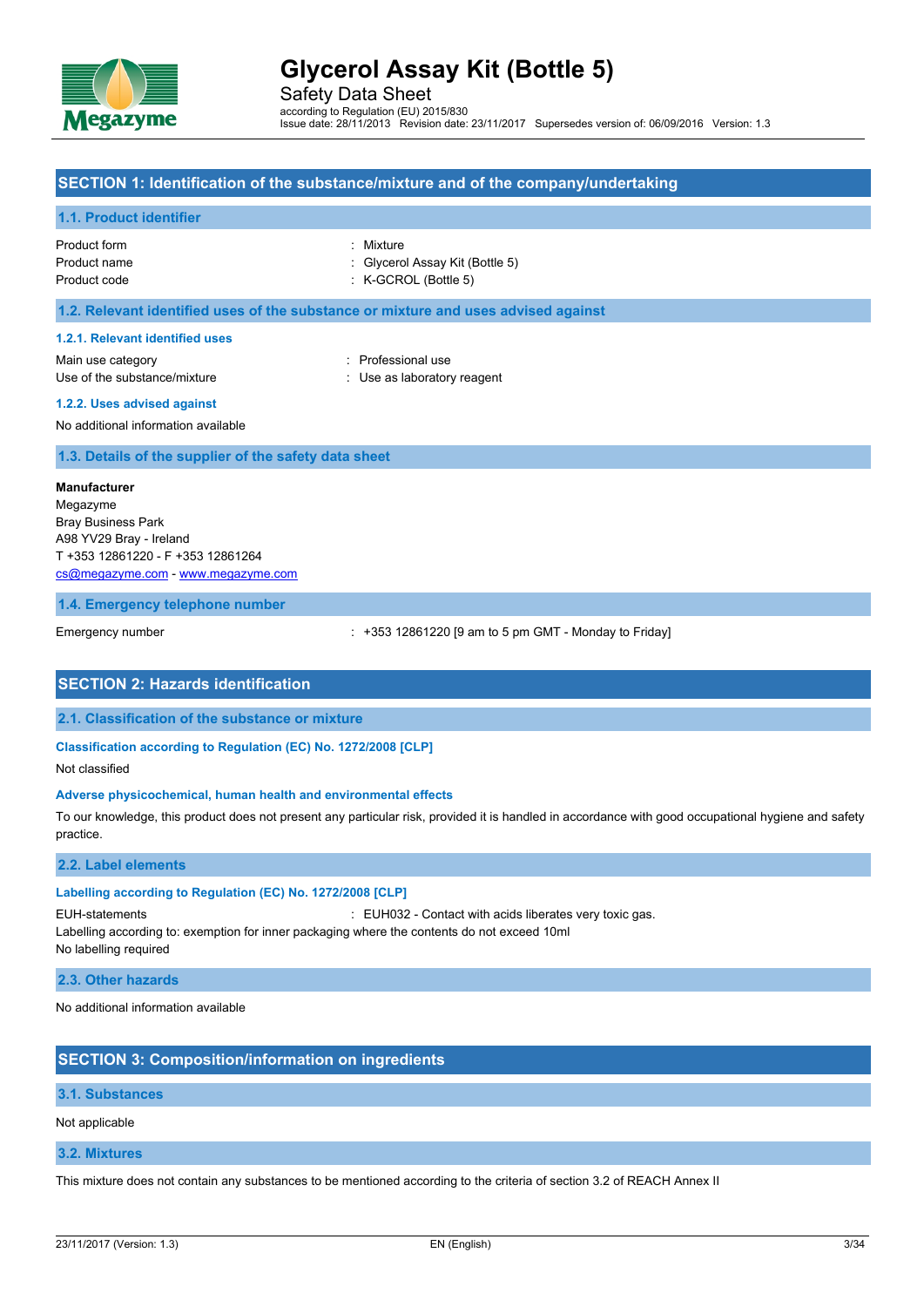Safety Data Sheet

according to Regulation (EU) 2015/830

| <b>SECTION 4: First aid measures</b>                                                                                                                       |                                                                                                                                                                                                             |  |  |
|------------------------------------------------------------------------------------------------------------------------------------------------------------|-------------------------------------------------------------------------------------------------------------------------------------------------------------------------------------------------------------|--|--|
| 4.1. Description of first aid measures                                                                                                                     |                                                                                                                                                                                                             |  |  |
| First-aid measures after inhalation<br>First-aid measures after skin contact<br>First-aid measures after eye contact<br>First-aid measures after ingestion | : Remove person to fresh air and keep comfortable for breathing.<br>: Wash skin with plenty of water.<br>: Rinse eyes with water as a precaution.<br>: Call a poison center or a doctor if you feel unwell. |  |  |
| 4.2. Most important symptoms and effects, both acute and delayed                                                                                           |                                                                                                                                                                                                             |  |  |
| No additional information available                                                                                                                        |                                                                                                                                                                                                             |  |  |
|                                                                                                                                                            | 4.3. Indication of any immediate medical attention and special treatment needed                                                                                                                             |  |  |

Treat symptomatically.

| <b>SECTION 5: Firefighting measures</b>                    |                                                                                                                                             |
|------------------------------------------------------------|---------------------------------------------------------------------------------------------------------------------------------------------|
| 5.1. Extinguishing media                                   |                                                                                                                                             |
| Suitable extinguishing media                               | Water spray. Dry powder. Foam. Carbon dioxide.                                                                                              |
| 5.2. Special hazards arising from the substance or mixture |                                                                                                                                             |
| Hazardous decomposition products in case of fire           | : Toxic fumes may be released.                                                                                                              |
| 5.3. Advice for firefighters                               |                                                                                                                                             |
| Protection during firefighting                             | : Do not attempt to take action without suitable protective equipment. Self-contained<br>breathing apparatus. Complete protective clothing. |

| <b>SECTION 6: Accidental release measures</b>                            |                                                                                                                                                              |  |
|--------------------------------------------------------------------------|--------------------------------------------------------------------------------------------------------------------------------------------------------------|--|
| 6.1. Personal precautions, protective equipment and emergency procedures |                                                                                                                                                              |  |
| 6.1.1. For non-emergency personnel                                       |                                                                                                                                                              |  |
| Emergency procedures                                                     | : Ventilate spillage area.                                                                                                                                   |  |
| 6.1.2. For emergency responders                                          |                                                                                                                                                              |  |
| Protective equipment                                                     | Do not attempt to take action without suitable protective equipment. For further information<br>refer to section 8: "Exposure controls/personal protection". |  |
| <b>6.2. Environmental precautions</b>                                    |                                                                                                                                                              |  |
| Avoid release to the environment.                                        |                                                                                                                                                              |  |
| 6.3. Methods and material for containment and cleaning up                |                                                                                                                                                              |  |
| Methods for cleaning up<br>Other information                             | Take up liquid spill into absorbent material.<br>Dispose of materials or solid residues at an authorized site.                                               |  |
| 6.4. Reference to other sections                                         |                                                                                                                                                              |  |

For further information refer to section 13.

| <b>SECTION 7: Handling and storage</b>            |                                                                                                                                                                                              |
|---------------------------------------------------|----------------------------------------------------------------------------------------------------------------------------------------------------------------------------------------------|
| 7.1. Precautions for safe handling                |                                                                                                                                                                                              |
| Precautions for safe handling<br>Hygiene measures | : Ensure good ventilation of the work station. Wear personal protective equipment.<br>: Do not eat, drink or smoke when using this product. Always wash hands after handling the<br>product. |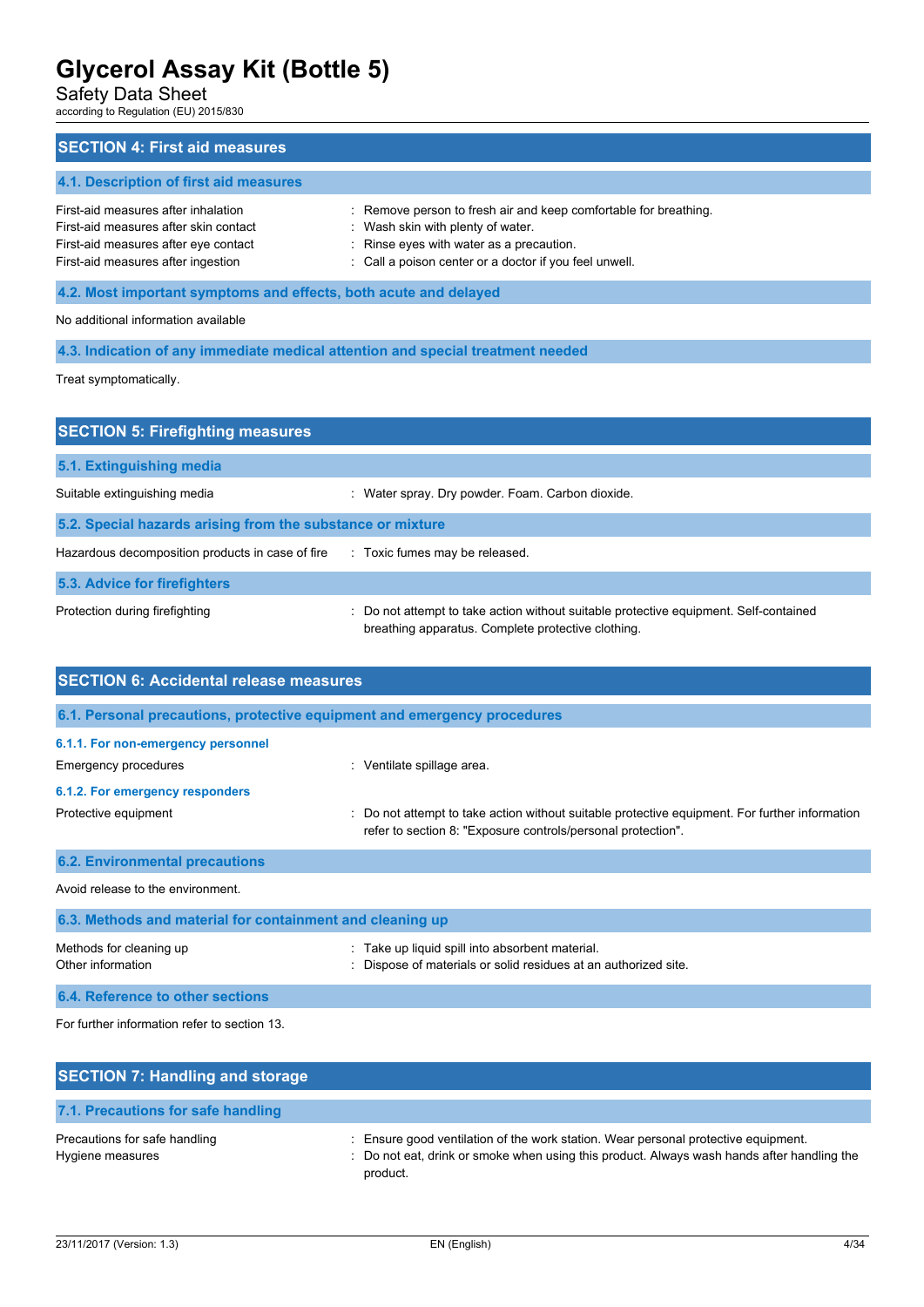Safety Data Sheet

according to Regulation (EU) 2015/830

# **7.2. Conditions for safe storage, including any incompatibilities**

Storage conditions **Storage conditions** : Store in a well-ventilated place. Keep cool.

### **7.3. Specific end use(s)**

No additional information available

# **SECTION 8: Exposure controls/personal protection**

# **8.1. Control parameters**

#### No additional information available

**8.2. Exposure controls**

#### **Appropriate engineering controls:**

Ensure good ventilation of the work station.

| Hand protection:  |                      |                       |                |                    |                   |
|-------------------|----------------------|-----------------------|----------------|--------------------|-------------------|
| Protective gloves |                      |                       |                |                    |                   |
| Type              | Material             | Permeation            | Thickness (mm) | <b>Penetration</b> | <b>Standard</b>   |
| Disposable gloves | Nitrile rubber (NBR) | $3$ ( $> 60$ minutes) |                | 2 (< 1.5)          | <b>EN ISO 374</b> |

| <b>Eye protection:</b> |         |                        |                 |
|------------------------|---------|------------------------|-----------------|
| Safety glasses         |         |                        |                 |
| Type                   | Use     | <b>Characteristics</b> | <b>Standard</b> |
| Safety glasses         | Droplet | With side shields      | EN 166          |

| Skin and body protection:         |                 |  |  |
|-----------------------------------|-----------------|--|--|
| Wear suitable protective clothing |                 |  |  |
| <b>Type</b>                       | <b>Standard</b> |  |  |
| Lab coat                          |                 |  |  |
|                                   |                 |  |  |

#### **Respiratory protection:**

In case of insufficient ventilation, wear suitable respiratory equipment

### **Personal protective equipment symbol(s):**



**Environmental exposure controls:** Avoid release to the environment.

| <b>SECTION 9: Physical and chemical properties</b>   |                                                                               |  |
|------------------------------------------------------|-------------------------------------------------------------------------------|--|
|                                                      | 9.1. Information on basic physical and chemical properties                    |  |
| Physical state<br>Colour<br>Odour<br>Odour threshold | : Liguid<br>: No data available<br>: No data available<br>: No data available |  |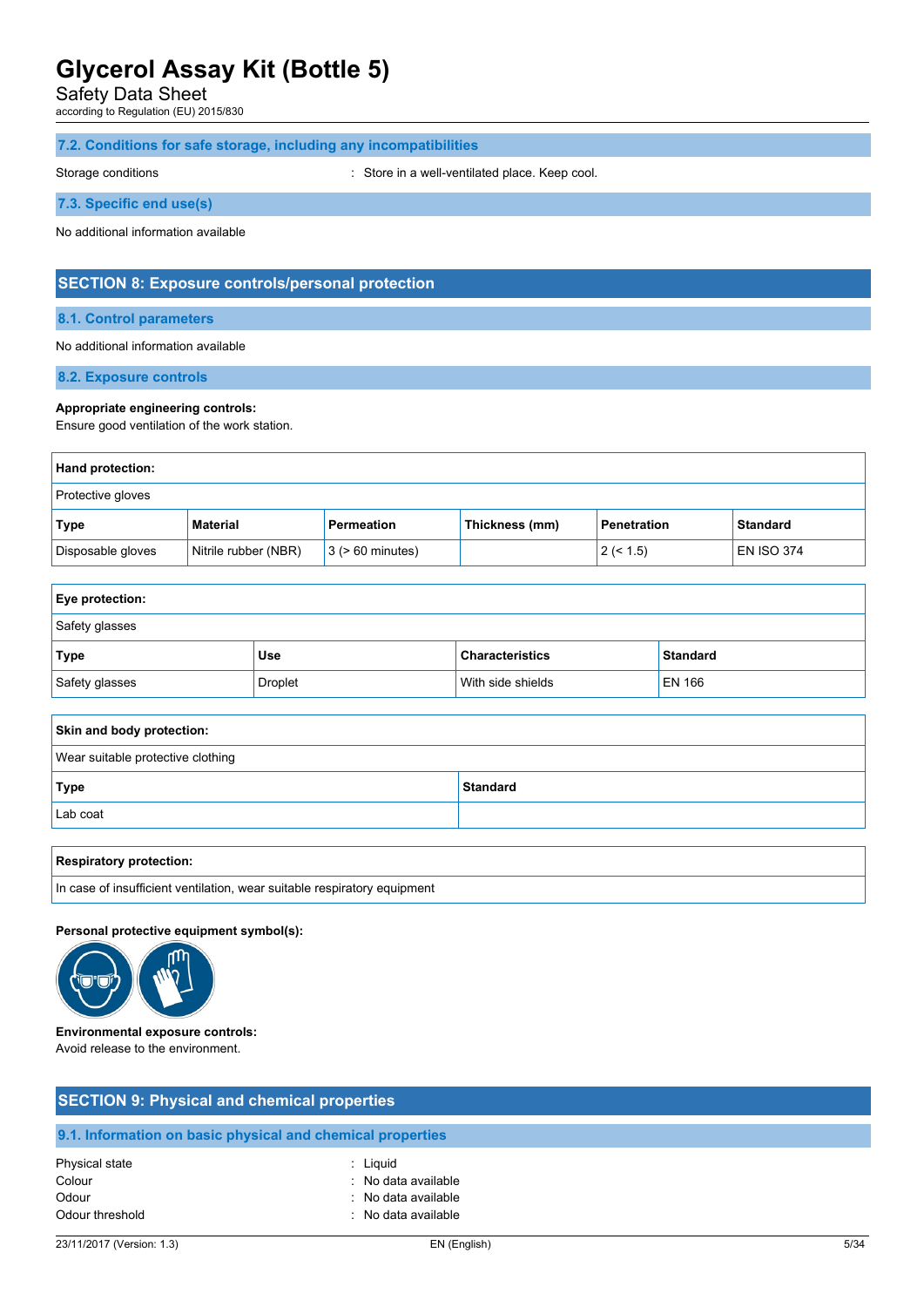Safety Data Sheet

according to Regulation (EU) 2015/830

| рH                                              | No data available |
|-------------------------------------------------|-------------------|
| Relative evaporation rate (butylacetate=1)      | No data available |
| Melting point                                   | Not applicable    |
| Freezing point                                  | No data available |
| Boiling point                                   | No data available |
| Flash point                                     | No data available |
| Auto-ignition temperature                       | No data available |
| Decomposition temperature                       | No data available |
| Flammability (solid, gas)                       | Not applicable    |
| Vapour pressure                                 | No data available |
| Relative vapour density at 20 °C                | No data available |
| Relative density                                | No data available |
| Solubility                                      | No data available |
| Partition coefficient n-octanol/water (Log Pow) | No data available |
| Viscosity, kinematic                            | No data available |
| Viscosity, dynamic                              | No data available |
| <b>Explosive properties</b>                     | No data available |
| Oxidising properties                            | No data available |
| <b>Explosive limits</b>                         |                   |
|                                                 |                   |

### **9.2. Other information**

No additional information available

# **SECTION 10: Stability and reactivity**

#### **10.1. Reactivity**

The product is non-reactive under normal conditions of use, storage and transport.

### **10.2. Chemical stability**

Stable under normal conditions.

**10.3. Possibility of hazardous reactions**

Contact with acids liberates very toxic gas.

**10.4. Conditions to avoid**

None under recommended storage and handling conditions (see section 7).

**10.5. Incompatible materials**

Acids.

**10.6. Hazardous decomposition products**

Under normal conditions of storage and use, hazardous decomposition products should not be produced.

# **SECTION 11: Toxicological information**

#### **11.1. Information on toxicological effects**

| Acute toxicity (oral)<br>Acute toxicity (dermal)<br>Acute toxicity (inhalation)                                                              | : Not classified<br>· Not classified<br>· Not classified                                         |
|----------------------------------------------------------------------------------------------------------------------------------------------|--------------------------------------------------------------------------------------------------|
| Skin corrosion/irritation<br>Serious eye damage/irritation<br>Respiratory or skin sensitisation<br>Germ cell mutagenicity<br>Carcinogenicity | · Not classified<br>· Not classified<br>· Not classified<br>· Not classified<br>· Not classified |
| Reproductive toxicity                                                                                                                        | Not classified                                                                                   |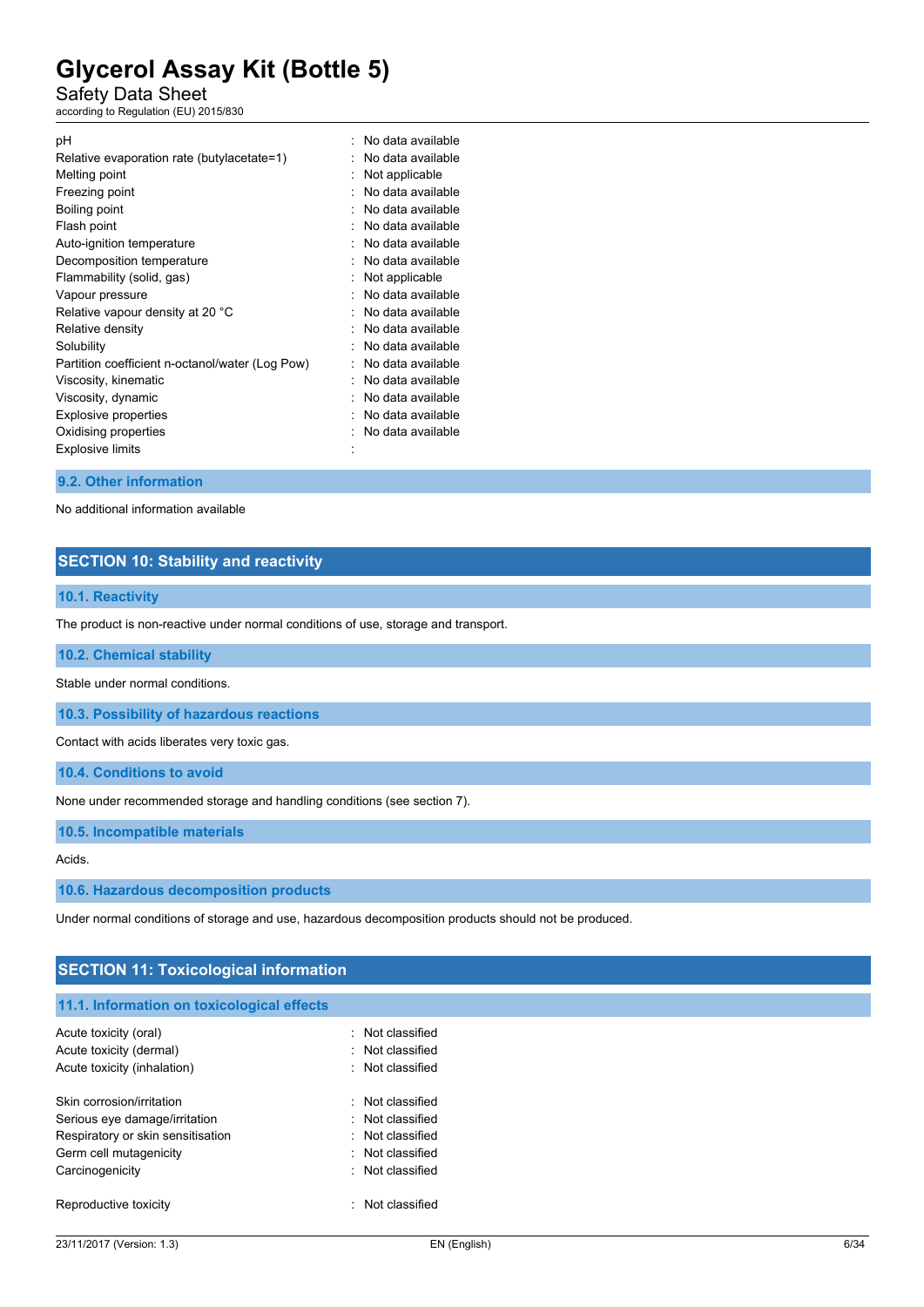Safety Data Sheet

according to Regulation (EU) 2015/830

| STOT-single exposure   | : Not classified |
|------------------------|------------------|
| STOT-repeated exposure | : Not classified |
| Aspiration hazard      | : Not classified |

| <b>SECTION 12: Ecological information</b>                                                                                                        |                                                                                                                                                                  |
|--------------------------------------------------------------------------------------------------------------------------------------------------|------------------------------------------------------------------------------------------------------------------------------------------------------------------|
| 12.1. Toxicity                                                                                                                                   |                                                                                                                                                                  |
| Ecology - general<br>Hazardous to the aquatic environment, short-term<br>(acute)<br>Hazardous to the aquatic environment, long-term<br>(chronic) | The product is not considered harmful to aquatic organisms nor to cause long-term adverse<br>effects in the environment.<br>: Not classified<br>: Not classified |
| 12.2. Persistence and degradability                                                                                                              |                                                                                                                                                                  |
| No additional information available                                                                                                              |                                                                                                                                                                  |
| 12.3. Bioaccumulative potential                                                                                                                  |                                                                                                                                                                  |
| No additional information available                                                                                                              |                                                                                                                                                                  |
| 12.4. Mobility in soil                                                                                                                           |                                                                                                                                                                  |
| No additional information available                                                                                                              |                                                                                                                                                                  |
| 12.5. Results of PBT and vPvB assessment                                                                                                         |                                                                                                                                                                  |
| No additional information available                                                                                                              |                                                                                                                                                                  |
| 12.6. Other adverse effects                                                                                                                      |                                                                                                                                                                  |
| No additional information available                                                                                                              |                                                                                                                                                                  |

# **SECTION 13: Disposal considerations**

**13.1. Waste treatment methods**

Waste treatment methods : Dispose of contents/container in accordance with licensed collector's sorting instructions.

# **SECTION 14: Transport information**

| In accordance with ADR / RID / IMDG / IATA / ADN |                |  |
|--------------------------------------------------|----------------|--|
| <b>ADR</b>                                       | <b>IATA</b>    |  |
| 14.1. UN number                                  |                |  |
| Not applicable                                   | Not applicable |  |
| 14.2. UN proper shipping name                    |                |  |
| Not applicable                                   | Not applicable |  |
| 14.3. Transport hazard class(es)                 |                |  |
| Not applicable                                   | Not applicable |  |
| 14.4. Packing group                              |                |  |
| Not applicable                                   | Not applicable |  |
| <b>14.5. Environmental hazards</b>               |                |  |
| Not applicable                                   | Not applicable |  |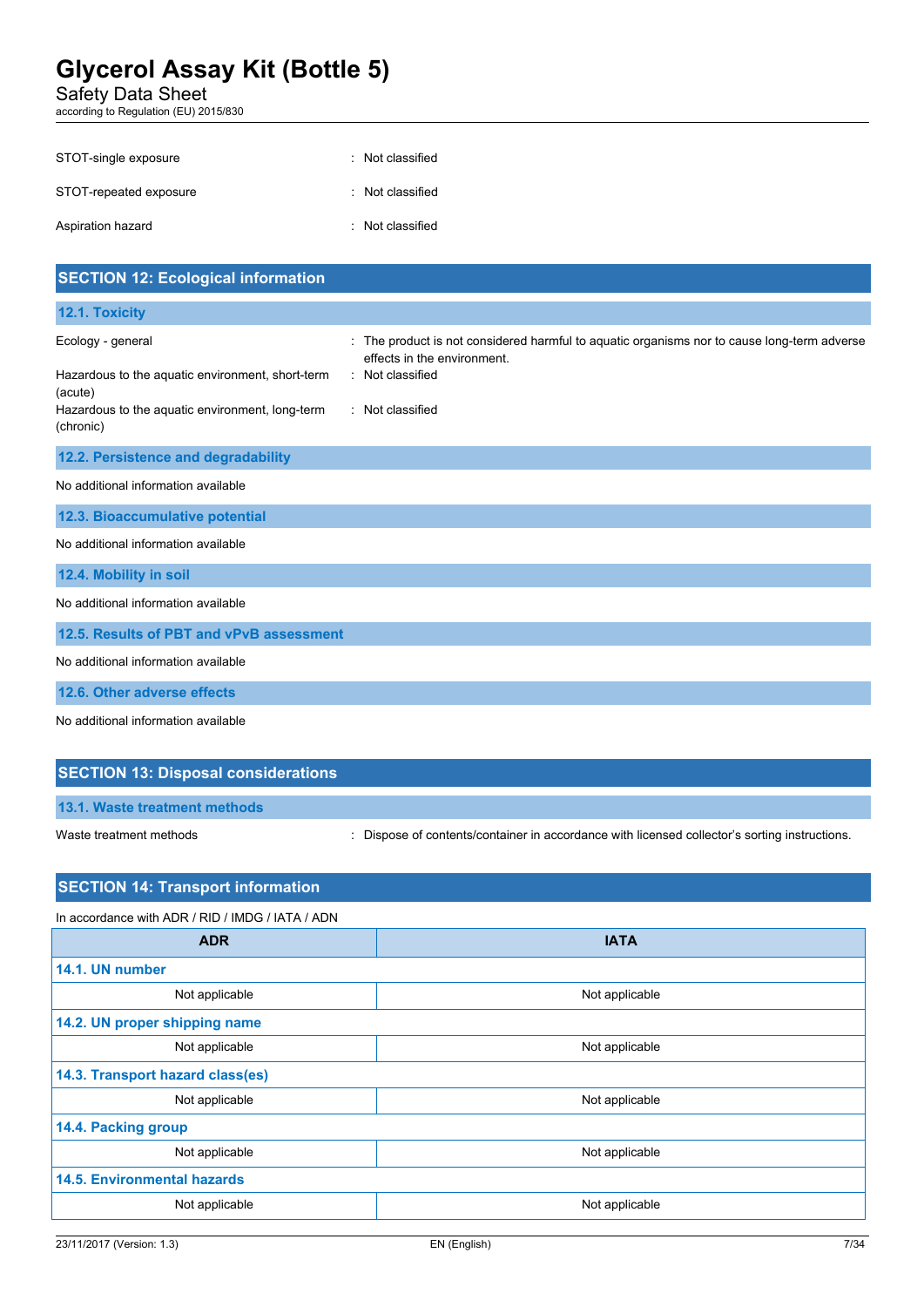Safety Data Sheet

according to Regulation (EU) 2015/830

#### No supplementary information available

#### **14.6. Special precautions for user**

**Overland transport** Not applicable

**Air transport**

Not applicable

**14.7. Transport in bulk according to Annex II of Marpol and the IBC Code**

Not applicable

# **SECTION 15: Regulatory information**

**15.1. Safety, health and environmental regulations/legislation specific for the substance or mixture**

### **15.1.1. EU-Regulations**

Contains no REACH substances with Annex XVII restrictions

Contains no substance on the REACH candidate list

Contains no REACH Annex XIV substances

Contains no substance subject to Regulation (EU) No 649/2012 of the European Parliament and of the Council of 4 July 2012 concerning the export and import of hazardous chemicals.

Contains no substance subject to Regulation (EU) No 2019/1021 of the European Parliament and of the Council of 20 June 2019 on persistent organic pollutants

#### **15.1.2. National regulations**

No additional information available

**15.2. Chemical safety assessment**

No chemical safety assessment has been carried out

# **SECTION 16: Other information**

| Full text of H- and EUH-statements: |                                              |
|-------------------------------------|----------------------------------------------|
| <b>EUH032</b>                       | Contact with acids liberates very toxic gas. |

SDS EU (REACH Annex II)

This information is based on our current knowledge and is intended to describe the product for the purposes of health, safety and environmental requirements only. It should not therefore be construed as guaranteeing any specific property of the product.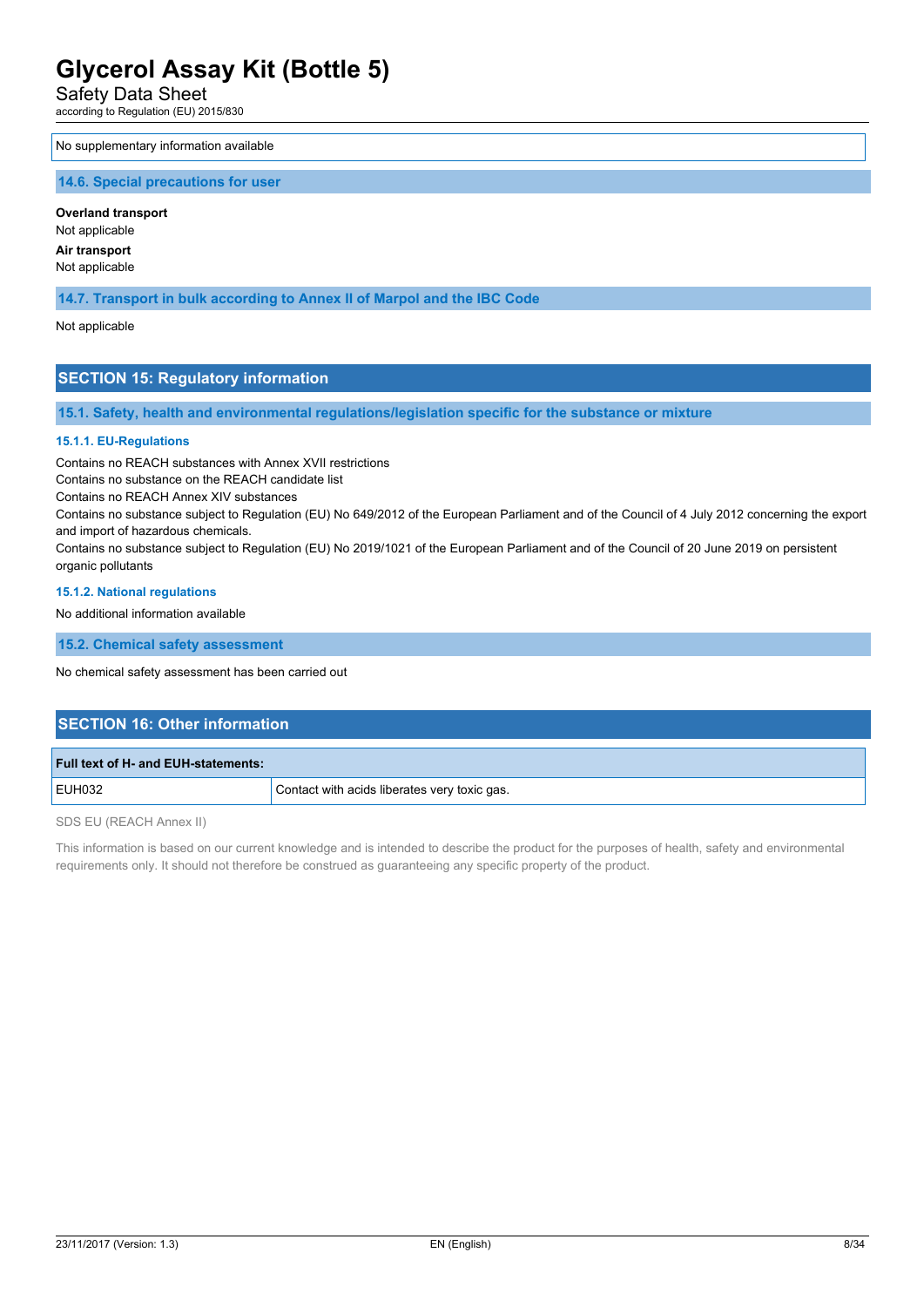

Safety Data Sheet according to Regulation (EU) 2015/830 Issue date: 28/11/2013 Revision date: 29/01/2018 Supersedes version of: 06/09/2016 Version: 1.3

### **SECTION 1: Identification of the substance/mixture and of the company/undertaking**

### **1.1. Product identifier**

| Product form | : Mixture                       |
|--------------|---------------------------------|
| Product name | : Glycerol Assay Kit (Bottle 4) |
| Product code | $:$ K-GCROL (Bottle 4)          |

# **1.2. Relevant identified uses of the substance or mixture and uses advised against**

#### **1.2.1. Relevant identified uses**

Main use category **Example 20** and 20 and 20 and 20 and 20 and 20 and 20 and 20 and 20 and 20 and 20 and 20 and 20 and 20 and 20 and 20 and 20 and 20 and 20 and 20 and 20 and 20 and 20 and 20 and 20 and 20 and 20 and 20 an Use of the substance/mixture in the substance of the substance of the substance in the substance of the substance of the substance of the substance of the substance of the substance of the substance of the substance of the

**1.2.2. Uses advised against**

No additional information available

**1.3. Details of the supplier of the safety data sheet**

#### **Manufacturer**

Megazyme Bray Business Park A98 YV29 Bray - Ireland T +353 12861220 - F +353 12861264 [cs@megazyme.com](mailto:cs@megazyme.com) - <www.megazyme.com>

#### **1.4. Emergency telephone number**

Emergency number **Emergency** number : +353 12861220 [9 am to 5 pm GMT - Monday to Friday]

| <b>SECTION 2: Hazards identification</b>                                            |                                                                                                                                                                                                                                                                                                                                                      |
|-------------------------------------------------------------------------------------|------------------------------------------------------------------------------------------------------------------------------------------------------------------------------------------------------------------------------------------------------------------------------------------------------------------------------------------------------|
| 2.1. Classification of the substance or mixture                                     |                                                                                                                                                                                                                                                                                                                                                      |
| Classification according to Regulation (EC) No. 1272/2008 [CLP]                     |                                                                                                                                                                                                                                                                                                                                                      |
| Respiratory sensitisation, Category 1<br>Full text of H statements : see section 16 | H334                                                                                                                                                                                                                                                                                                                                                 |
| Adverse physicochemical, human health and environmental effects                     |                                                                                                                                                                                                                                                                                                                                                      |
| May cause allergy or asthma symptoms or breathing difficulties if inhaled.          |                                                                                                                                                                                                                                                                                                                                                      |
| 2.2. Label elements                                                                 |                                                                                                                                                                                                                                                                                                                                                      |
| Labelling according to Regulation (EC) No. 1272/2008 [CLP]                          |                                                                                                                                                                                                                                                                                                                                                      |
| Hazard pictograms (CLP)                                                             | GHS08                                                                                                                                                                                                                                                                                                                                                |
| Signal word (CLP)                                                                   | Danger                                                                                                                                                                                                                                                                                                                                               |
| Contains                                                                            | Kinase (phosphorylating), glycerol, glycerokinase                                                                                                                                                                                                                                                                                                    |
| Hazard statements (CLP)                                                             | H334 - May cause allergy or asthma symptoms or breathing difficulties if inhaled.                                                                                                                                                                                                                                                                    |
| Precautionary statements (CLP)                                                      | : P261 - Avoid breathing mist, spray, vapours.<br>P284 - Wear respiratory protection.                                                                                                                                                                                                                                                                |
|                                                                                     | P304+P340 - IF INHALED: Remove person to fresh air and keep comfortable for breathing.<br>P342+P311 - If experiencing respiratory symptoms: Call a doctor, a POISON CENTER.<br>P501 - Dispose of contents/container to hazardous or special waste collection point, in<br>accordance with local, regional, national and/or international regulation. |
| <b>EUH-statements</b>                                                               | : EUH032 - Contact with acids liberates very toxic gas.                                                                                                                                                                                                                                                                                              |
|                                                                                     | Labelling according to: exemption for inner packaging where the contents do not exceed 10ml                                                                                                                                                                                                                                                          |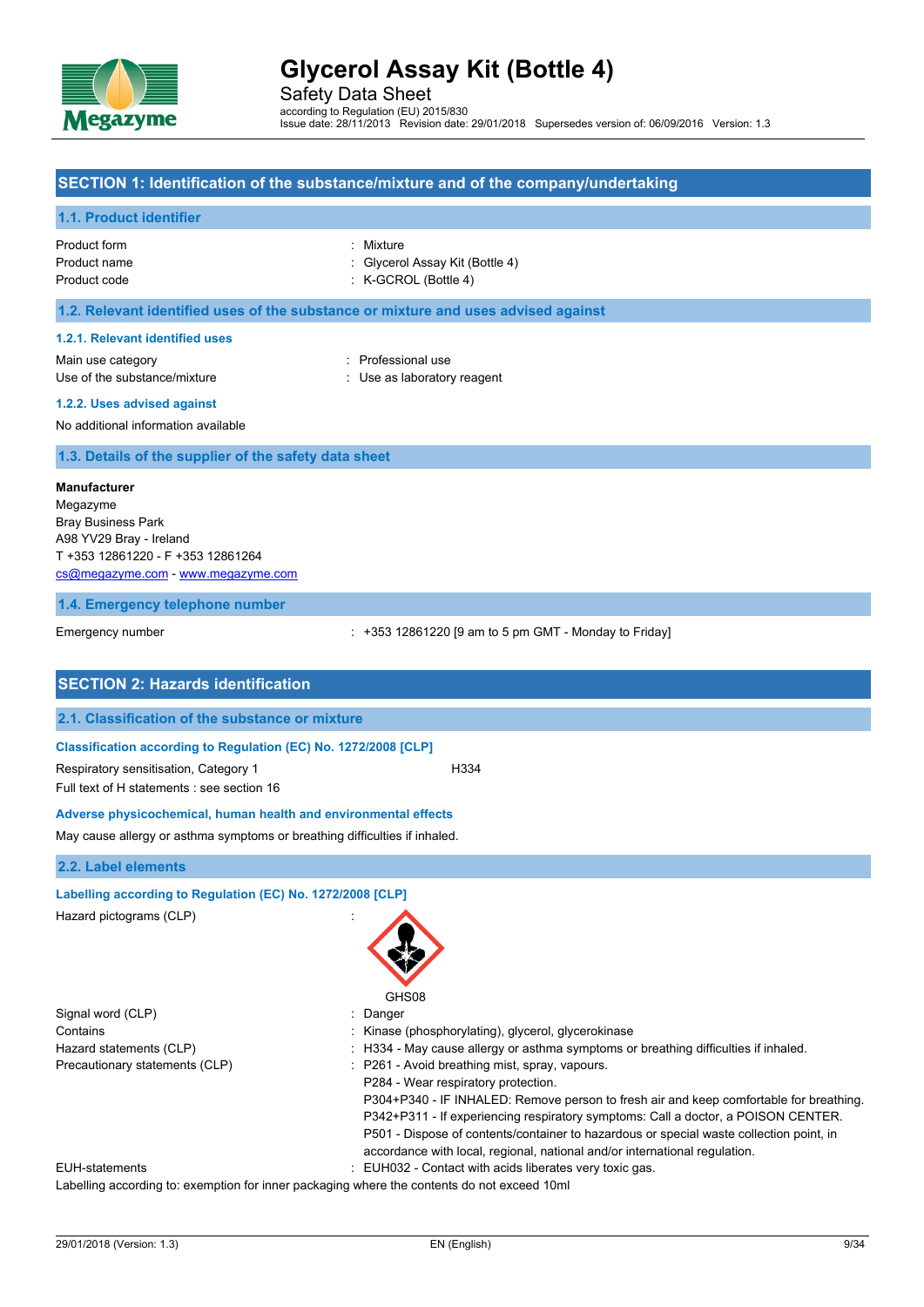Safety Data Sheet

according to Regulation (EU) 2015/830



GHS08 Hazardous ingredients : Kinase (phosphorylating), glycerol, glycerokinase

**2.3. Other hazards**

No additional information available

# **SECTION 3: Composition/information on ingredients**

### **3.1. Substances**

### Not applicable

**3.2. Mixtures**

| <b>Name</b>                                                         | <b>Product identifier</b>                                                 | $\%$    | <b>Classification according to</b><br><b>Regulation (EC) No.</b><br>1272/2008 [CLP] |
|---------------------------------------------------------------------|---------------------------------------------------------------------------|---------|-------------------------------------------------------------------------------------|
| Kinase (phosphorylating), glycerol, glycerokinase                   | (CAS-No.) 9030-66-4<br>(EC-No.) 232-862-0                                 | $1 - 5$ | Resp. Sens. 1, H334                                                                 |
| sodium azide<br>substance with a Community workplace exposure limit | (CAS-No.) 26628-22-8<br>(EC-No.) 247-852-1<br>(EC Index-No.) 011-004-00-7 | < 0.1   | Acute Tox. 2 (Oral), H300<br>Aquatic Acute 1, H400<br>Aquatic Chronic 1, H410       |

Full text of H-statements: see section 16

| <b>SECTION 4: First aid measures</b>                             |                                                                                                                                             |
|------------------------------------------------------------------|---------------------------------------------------------------------------------------------------------------------------------------------|
| 4.1. Description of first aid measures                           |                                                                                                                                             |
| First-aid measures general                                       | : Call a poison center or a doctor if you feel unwell.                                                                                      |
| First-aid measures after inhalation                              | : Remove person to fresh air and keep comfortable for breathing. If experiencing respiratory<br>symptoms: Call a poison center or a doctor. |
| First-aid measures after skin contact                            | : Wash skin with plenty of water.                                                                                                           |
| First-aid measures after eye contact                             | : Rinse eyes with water as a precaution.                                                                                                    |
| First-aid measures after ingestion                               | : Call a poison center or a doctor if you feel unwell.                                                                                      |
| 4.2. Most important symptoms and effects, both acute and delayed |                                                                                                                                             |
| Symptoms/effects after inhalation                                | May cause allergy or asthma symptoms or breathing difficulties if inhaled.                                                                  |

**4.3. Indication of any immediate medical attention and special treatment needed**

Treat symptomatically.

| <b>SECTION 5: Firefighting measures</b>                    |                                                                                                                                             |
|------------------------------------------------------------|---------------------------------------------------------------------------------------------------------------------------------------------|
| 5.1. Extinguishing media                                   |                                                                                                                                             |
| Suitable extinguishing media                               | : Water spray. Dry powder. Foam. Carbon dioxide.                                                                                            |
| 5.2. Special hazards arising from the substance or mixture |                                                                                                                                             |
| Hazardous decomposition products in case of fire           | : Toxic fumes may be released.                                                                                                              |
| 5.3. Advice for firefighters                               |                                                                                                                                             |
| Protection during firefighting                             | : Do not attempt to take action without suitable protective equipment. Self-contained<br>breathing apparatus. Complete protective clothing. |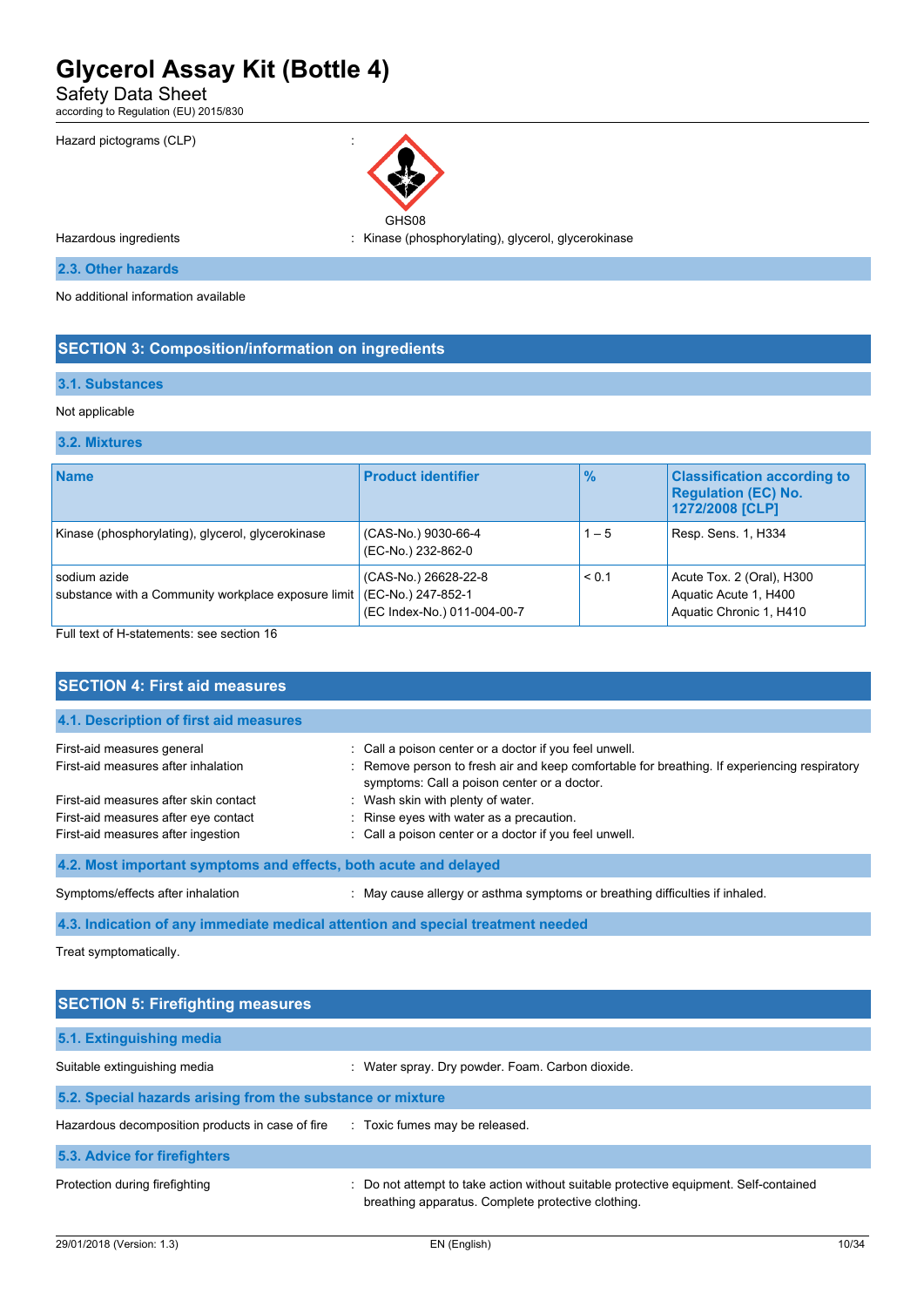Safety Data Sheet

according to Regulation (EU) 2015/830

| <b>SECTION 6: Accidental release measures</b>             |                                                                                                                                                                |
|-----------------------------------------------------------|----------------------------------------------------------------------------------------------------------------------------------------------------------------|
|                                                           | 6.1. Personal precautions, protective equipment and emergency procedures                                                                                       |
| 6.1.1. For non-emergency personnel                        |                                                                                                                                                                |
| Emergency procedures                                      | : Ventilate spillage area. Avoid breathing mist, spray, vapours.                                                                                               |
| 6.1.2. For emergency responders                           |                                                                                                                                                                |
| Protective equipment                                      | : Do not attempt to take action without suitable protective equipment. For further information<br>refer to section 8: "Exposure controls/personal protection". |
| <b>6.2. Environmental precautions</b>                     |                                                                                                                                                                |
| Avoid release to the environment.                         |                                                                                                                                                                |
| 6.3. Methods and material for containment and cleaning up |                                                                                                                                                                |
| Methods for cleaning up<br>Other information              | : Take up liquid spill into absorbent material.<br>: Dispose of materials or solid residues at an authorized site.                                             |
| 6.4. Reference to other sections                          |                                                                                                                                                                |

For further information refer to section 13.

| <b>SECTION 7: Handling and storage</b>                            |                                                                                                                                                                                                                                       |
|-------------------------------------------------------------------|---------------------------------------------------------------------------------------------------------------------------------------------------------------------------------------------------------------------------------------|
| 7.1. Precautions for safe handling                                |                                                                                                                                                                                                                                       |
| Precautions for safe handling<br>Hygiene measures                 | : Ensure good ventilation of the work station. Wear personal protective equipment. Avoid<br>breathing mist, spray, vapours.<br>: Do not eat, drink or smoke when using this product. Always wash hands after handling the<br>product. |
| 7.2. Conditions for safe storage, including any incompatibilities |                                                                                                                                                                                                                                       |
| Storage conditions                                                | : Store in a well-ventilated place. Keep cool.                                                                                                                                                                                        |
| 7.3. Specific end use(s)                                          |                                                                                                                                                                                                                                       |

No additional information available

# **SECTION 8: Exposure controls/personal protection**

# **8.1. Control parameters**

| sodium azide (26628-22-8)                |                                 |  |
|------------------------------------------|---------------------------------|--|
| <b>EU - Occupational Exposure Limits</b> |                                 |  |
| Local name                               | Sodium azide                    |  |
| IOELV TWA (mg/m <sup>3</sup> )           | $0.1 \text{ mg/m}^3$            |  |
| IOELV STEL (mg/m <sup>3</sup> )          | $0.3$ mg/m <sup>3</sup>         |  |
| Notes                                    | Skin                            |  |
| Regulatory reference                     | COMMISSION DIRECTIVE 2000/39/EC |  |

**8.2. Exposure controls**

# **Appropriate engineering controls:**

Ensure good ventilation of the work station.

| Hand protection:  |  |
|-------------------|--|
| Protective gloves |  |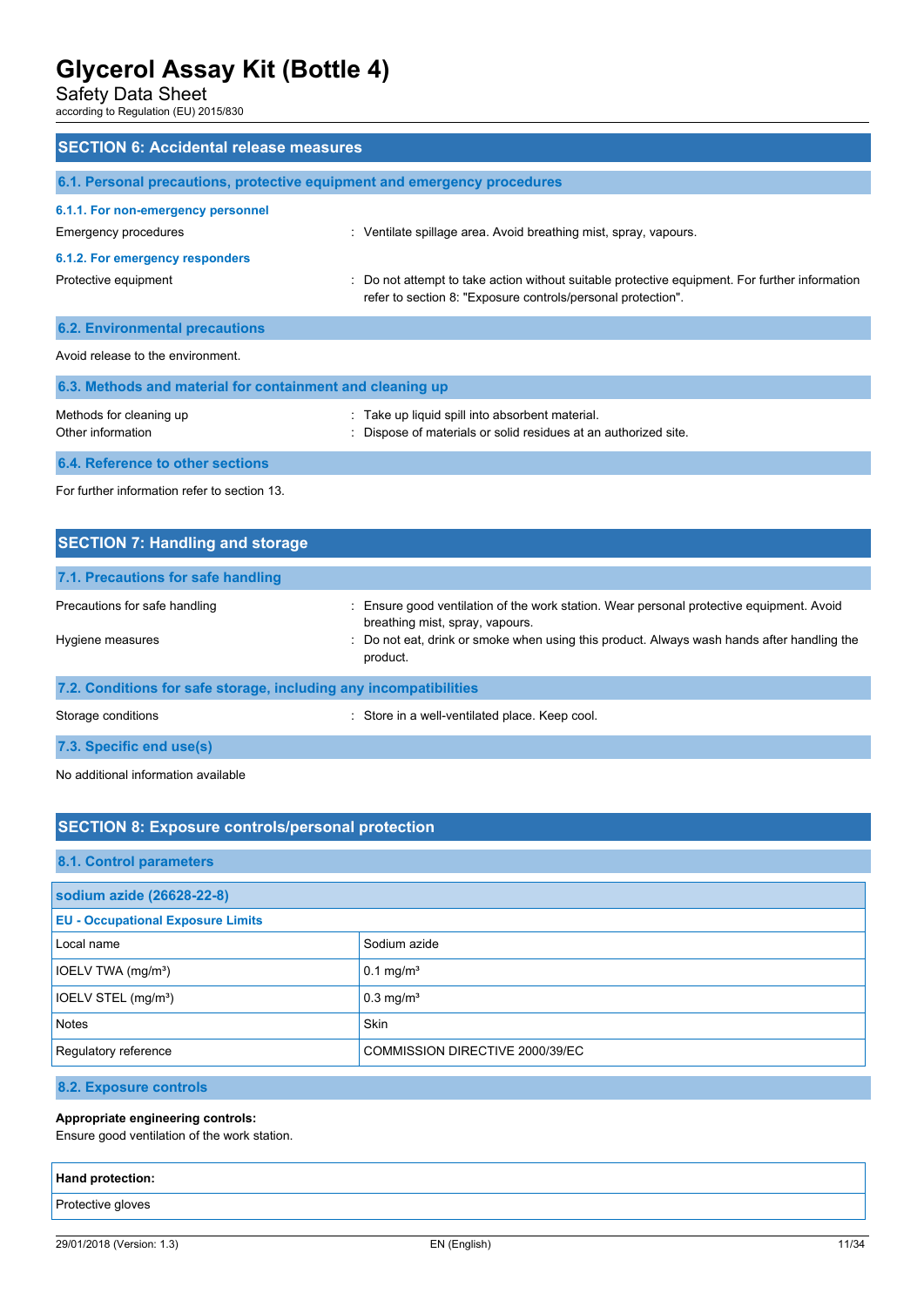# Safety Data Sheet

according to Regulation (EU) 2015/830

| ˈType             | <b>Material</b>      | <b>Permeation</b>               | Thickness (mm) | Penetration             | <b>Standard</b>   |
|-------------------|----------------------|---------------------------------|----------------|-------------------------|-------------------|
| Disposable gloves | Nitrile rubber (NBR) | $\vert$ 3 ( $\vert$ 60 minutes) |                | $1.5^\circ$<br><u>.</u> | <b>EN ISO 374</b> |

| <b>Eye protection:</b> |                |                        |                 |
|------------------------|----------------|------------------------|-----------------|
| Safety glasses         |                |                        |                 |
| Type <sup></sup>       | <b>Use</b>     | <b>Characteristics</b> | <b>Standard</b> |
| Safety glasses         | <b>Droplet</b> | With side shields      | EN 166          |

| Skin and body protection:         |                 |  |
|-----------------------------------|-----------------|--|
| Wear suitable protective clothing |                 |  |
| Type                              | <b>Standard</b> |  |
| Lab coat                          |                 |  |

| <b>Respiratory protection:</b>                                   |                    |                                 |                 |
|------------------------------------------------------------------|--------------------|---------------------------------|-----------------|
| [In case of inadequate ventilation] wear respiratory protection. |                    |                                 |                 |
| <b>Device</b>                                                    | <b>Filter type</b> | <b>Condition</b>                | <b>Standard</b> |
| Dust mask                                                        | Type P1            | Protection for Liquid particles | EN 143. EN 149  |

# **Personal protective equipment symbol(s):**



# **Environmental exposure controls:**

Avoid release to the environment.

| <b>SECTION 9: Physical and chemical properties</b>         |                     |  |  |
|------------------------------------------------------------|---------------------|--|--|
| 9.1. Information on basic physical and chemical properties |                     |  |  |
| Physical state                                             | : Liquid            |  |  |
| Colour                                                     | : No data available |  |  |
| Odour                                                      | : No data available |  |  |
| Odour threshold                                            | : No data available |  |  |
| рH                                                         | : No data available |  |  |
| Relative evaporation rate (butylacetate=1)                 | : No data available |  |  |
| Melting point                                              | : Not applicable    |  |  |
| Freezing point                                             | : No data available |  |  |
| Boiling point                                              | : No data available |  |  |
| Flash point                                                | : No data available |  |  |
| Auto-ignition temperature                                  | No data available   |  |  |
| Decomposition temperature                                  | : No data available |  |  |
| Flammability (solid, gas)                                  | Not applicable      |  |  |
| Vapour pressure                                            | : No data available |  |  |
| Relative vapour density at 20 °C                           | : No data available |  |  |
| Relative density                                           | : No data available |  |  |
| Solubility                                                 | No data available   |  |  |
| Partition coefficient n-octanol/water (Log Pow)            | : No data available |  |  |
| Viscosity, kinematic                                       | : No data available |  |  |
| Viscosity, dynamic                                         | No data available   |  |  |
| <b>Explosive properties</b>                                | : No data available |  |  |

Oxidising properties **in the contract of the Contract August** 2012 : No data available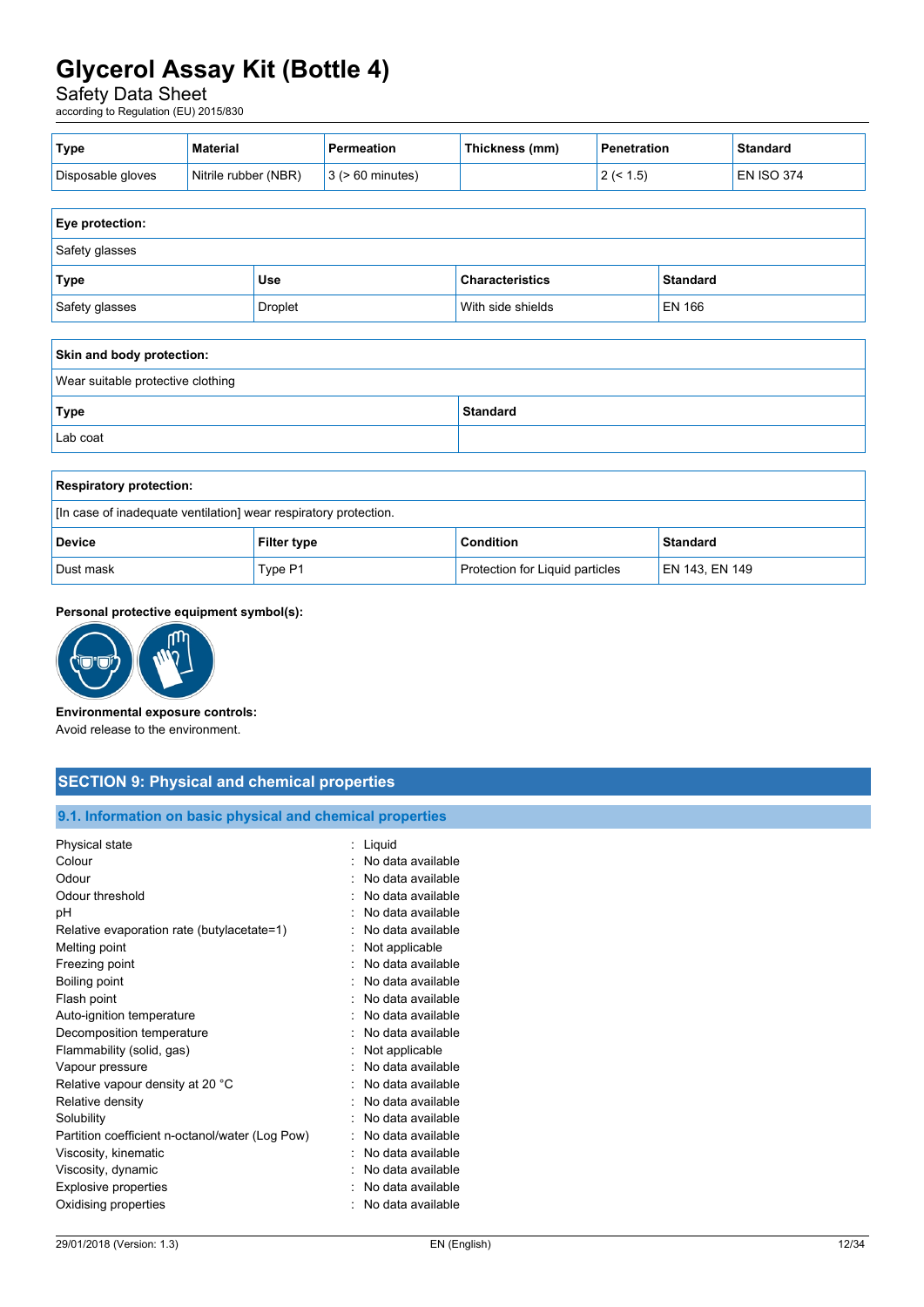Safety Data Sheet

according to Regulation (EU) 2015/830

#### Explosive limits in the state of the state of the state of the state of the state of the state of the state of the state of the state of the state of the state of the state of the state of the state of the state of the sta

### **9.2. Other information**

No additional information available

# **SECTION 10: Stability and reactivity**

# **10.1. Reactivity**

The product is non-reactive under normal conditions of use, storage and transport.

**10.2. Chemical stability**

Stable under normal conditions.

**10.3. Possibility of hazardous reactions**

Contact with acids liberates very toxic gas.

**10.4. Conditions to avoid**

None under recommended storage and handling conditions (see section 7).

**10.5. Incompatible materials**

Acids.

**10.6. Hazardous decomposition products**

Under normal conditions of storage and use, hazardous decomposition products should not be produced.

| <b>SECTION 11: Toxicological information</b>                                                                                                 |                                                                                                                                                                |  |  |
|----------------------------------------------------------------------------------------------------------------------------------------------|----------------------------------------------------------------------------------------------------------------------------------------------------------------|--|--|
| 11.1. Information on toxicological effects                                                                                                   |                                                                                                                                                                |  |  |
| Acute toxicity (oral)<br>Acute toxicity (dermal)<br>Acute toxicity (inhalation)                                                              | Not classified<br>Not classified<br>Not classified                                                                                                             |  |  |
| Skin corrosion/irritation<br>Serious eye damage/irritation<br>Respiratory or skin sensitisation<br>Germ cell mutagenicity<br>Carcinogenicity | Not classified<br>۰.<br>Not classified<br>May cause allergy or asthma symptoms or breathing difficulties if inhaled.<br>Not classified<br>۰.<br>Not classified |  |  |
| Reproductive toxicity                                                                                                                        | : Not classified                                                                                                                                               |  |  |
| STOT-single exposure                                                                                                                         | Not classified                                                                                                                                                 |  |  |
| STOT-repeated exposure                                                                                                                       | Not classified<br>٠.                                                                                                                                           |  |  |
| Aspiration hazard                                                                                                                            | Not classified                                                                                                                                                 |  |  |

| <b>SECTION 12: Ecological information</b>                    |                                                                                                                            |  |
|--------------------------------------------------------------|----------------------------------------------------------------------------------------------------------------------------|--|
| 12.1. Toxicity                                               |                                                                                                                            |  |
| Ecology - general                                            | : The product is not considered harmful to aquatic organisms nor to cause long-term adverse<br>effects in the environment. |  |
| Hazardous to the aquatic environment, short-term<br>(acute)  | Not classified                                                                                                             |  |
| Hazardous to the aquatic environment, long-term<br>(chronic) | Not classified                                                                                                             |  |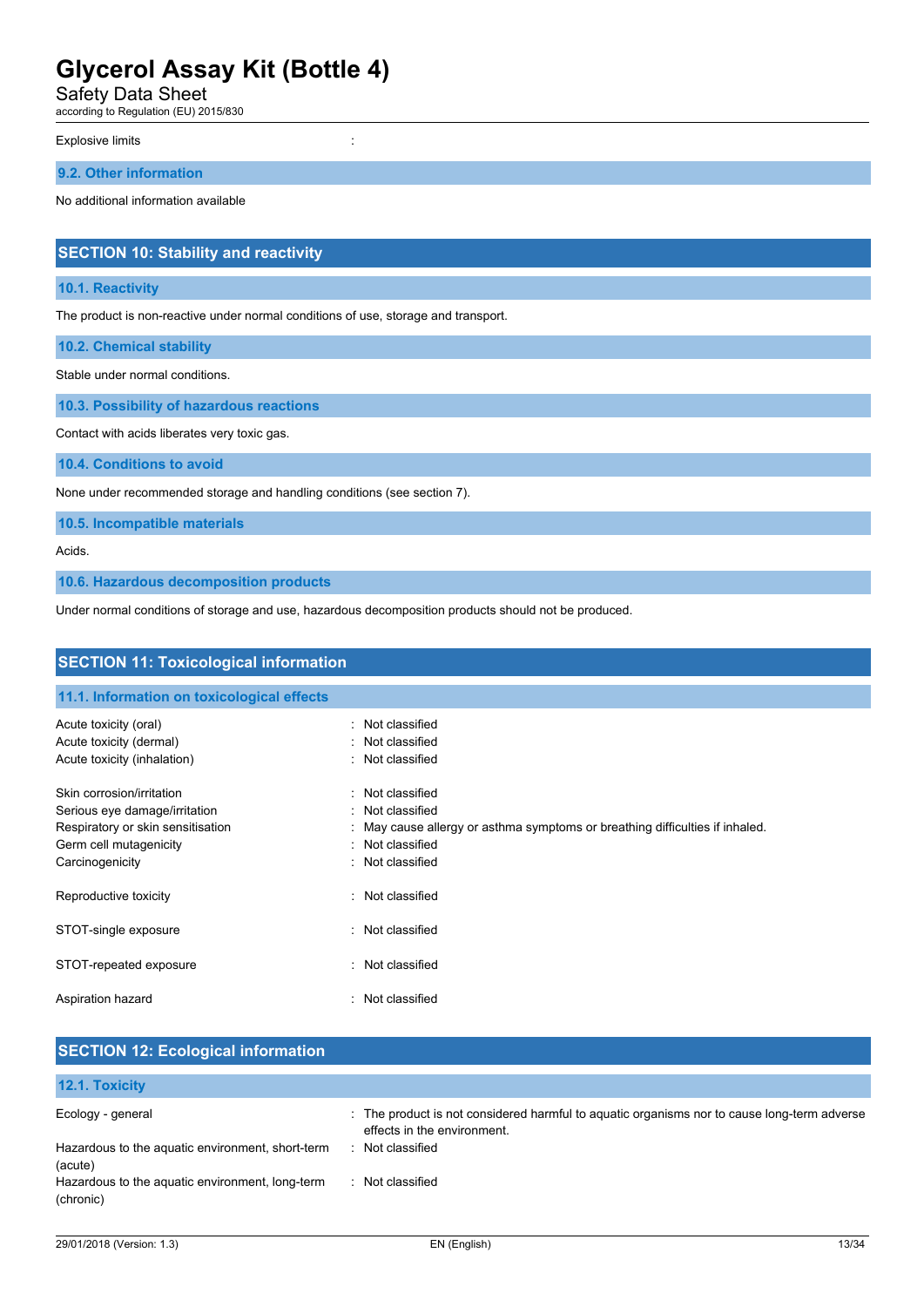Safety Data Sheet

according to Regulation (EU) 2015/830

| 12.2. Persistence and degradability      |
|------------------------------------------|
| No additional information available      |
| 12.3. Bioaccumulative potential          |
| No additional information available      |
| 12.4. Mobility in soil                   |
| No additional information available      |
| 12.5. Results of PBT and vPvB assessment |
| No additional information available      |
| 12.6. Other adverse effects              |
| No additional information available      |
|                                          |

| <b>SECTION 13: Disposal considerations</b> |                                                                                               |
|--------------------------------------------|-----------------------------------------------------------------------------------------------|
| 13.1. Waste treatment methods              |                                                                                               |
| Waste treatment methods                    | : Dispose of contents/container in accordance with licensed collector's sorting instructions. |

# **SECTION 14: Transport information**

| In accordance with ADR / RID / IMDG / IATA / ADN |                |  |  |  |
|--------------------------------------------------|----------------|--|--|--|
| <b>ADR</b>                                       | <b>IATA</b>    |  |  |  |
| 14.1. UN number                                  |                |  |  |  |
| Not applicable                                   | Not applicable |  |  |  |
| 14.2. UN proper shipping name                    |                |  |  |  |
| Not applicable<br>Not applicable                 |                |  |  |  |
| 14.3. Transport hazard class(es)                 |                |  |  |  |
| Not applicable                                   | Not applicable |  |  |  |
| 14.4. Packing group                              |                |  |  |  |
| Not applicable                                   | Not applicable |  |  |  |
| <b>14.5. Environmental hazards</b>               |                |  |  |  |
| Not applicable<br>Not applicable                 |                |  |  |  |
| No supplementary information available           |                |  |  |  |

**14.6. Special precautions for user**

**Overland transport** Not applicable **Air transport** Not applicable

**14.7. Transport in bulk according to Annex II of Marpol and the IBC Code**

Not applicable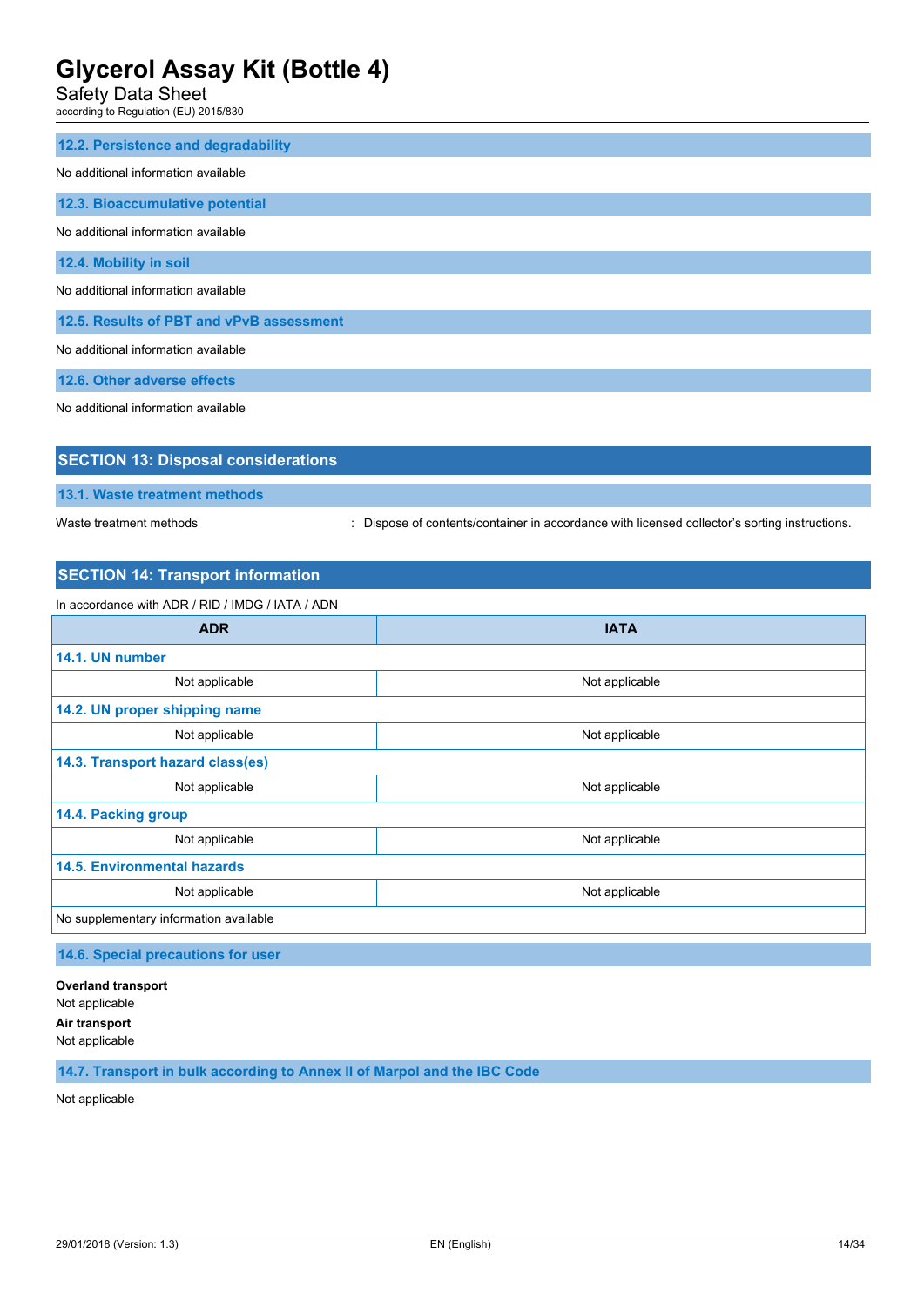Safety Data Sheet

according to Regulation (EU) 2015/830

# **SECTION 15: Regulatory information**

**15.1. Safety, health and environmental regulations/legislation specific for the substance or mixture**

#### **15.1.1. EU-Regulations**

Contains no REACH substances with Annex XVII restrictions

Contains no substance on the REACH candidate list

Contains no REACH Annex XIV substances

Contains no substance subject to Regulation (EU) No 649/2012 of the European Parliament and of the Council of 4 July 2012 concerning the export and import of hazardous chemicals.

Contains no substance subject to Regulation (EU) No 2019/1021 of the European Parliament and of the Council of 20 June 2019 on persistent organic pollutants

#### **15.1.2. National regulations**

No additional information available

**15.2. Chemical safety assessment**

No chemical safety assessment has been carried out

# **SECTION 16: Other information**

# **Full text of H- and EUH-statements:**

| Acute Tox. 2 (Oral) | Acute toxicity (oral), Category 2                                          |
|---------------------|----------------------------------------------------------------------------|
| Aquatic Acute 1     | Hazardous to the aguatic environment - Acute Hazard, Category 1            |
| Aquatic Chronic 1   | Hazardous to the aquatic environment - Chronic Hazard, Category 1          |
| Resp. Sens. 1       | Respiratory sensitisation, Category 1                                      |
| H300                | Fatal if swallowed.                                                        |
| H334                | May cause allergy or asthma symptoms or breathing difficulties if inhaled. |
| H400                | Very toxic to aquatic life.                                                |
| H410                | Very toxic to aquatic life with long lasting effects.                      |
| EUH032              | Contact with acids liberates very toxic gas.                               |
|                     |                                                                            |

SDS EU (REACH Annex II)

This information is based on our current knowledge and is intended to describe the product for the purposes of health, safety and environmental requirements only. It should not therefore be construed as guaranteeing any specific property of the product.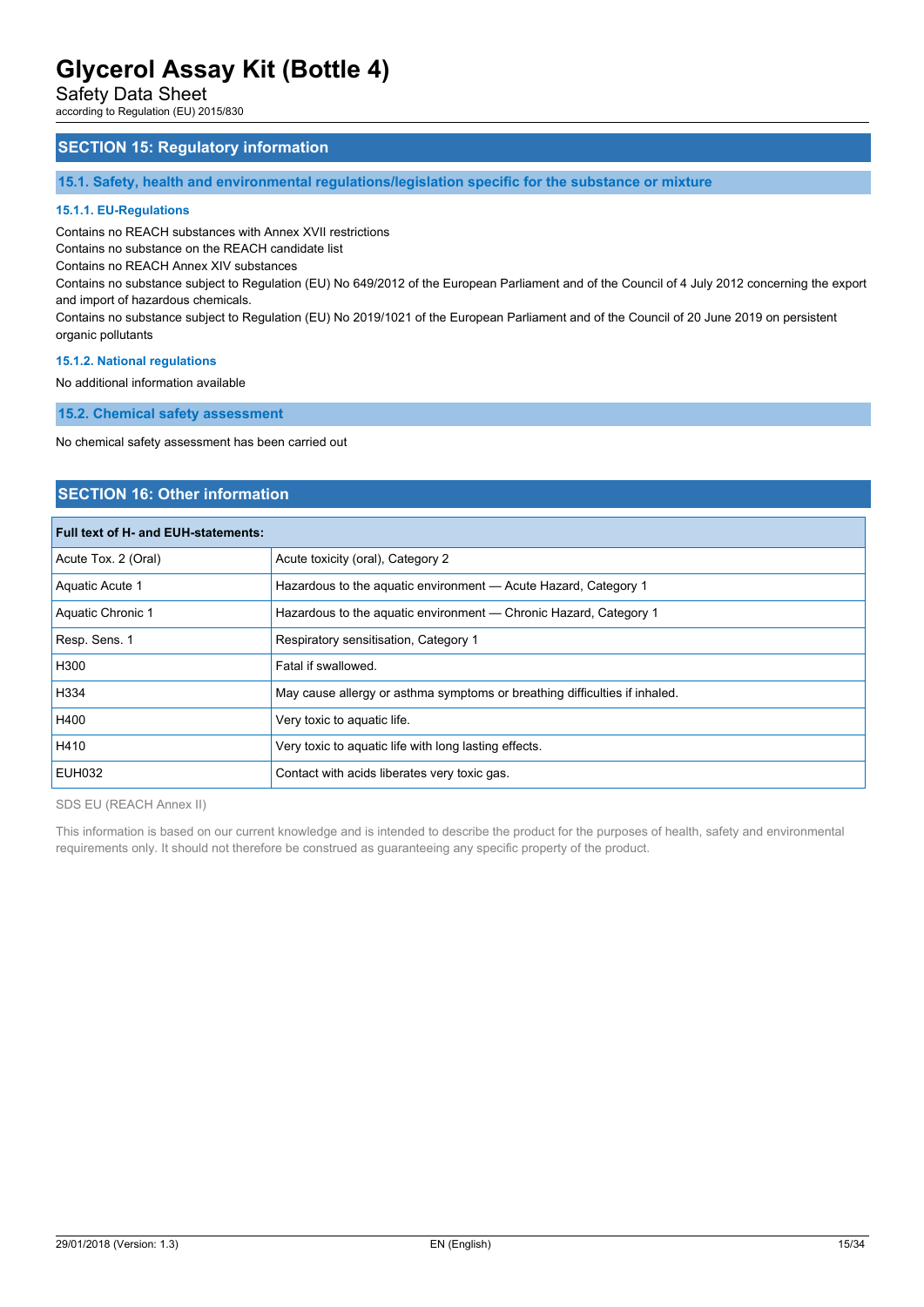

Safety Data Sheet according to Regulation (EU) 2015/830 Issue date: 28/11/2013 Revision date: 29/01/2018 Supersedes version of: 06/09/2016 Version: 1.3

### **SECTION 1: Identification of the substance/mixture and of the company/undertaking**

#### **1.1. Product identifier**

| Product form | : Mixture                       |
|--------------|---------------------------------|
| Product name | : Givcerol Assay Kit (Bottle 3) |
| Product code | $:$ K-GCROL (Bottle 3)          |

#### **1.2. Relevant identified uses of the substance or mixture and uses advised against**

#### **1.2.1. Relevant identified uses**

Main use category **Example 20** and the Professional use Use of the substance/mixture  $\qquad \qquad : \qquad$  Use as laboratory reagent

**1.2.2. Uses advised against**

No additional information available

**1.3. Details of the supplier of the safety data sheet**

#### **Manufacturer**

Megazyme Bray Business Park A98 YV29 Bray - Ireland T +353 12861220 - F +353 12861264 [cs@megazyme.com](mailto:cs@megazyme.com) - <www.megazyme.com>

#### **1.4. Emergency telephone number**

Emergency number **Emergency** number  $: +353\frac{12861220}{9}$  am to 5 pm GMT - Monday to Friday]

# **SECTION 2: Hazards identification**

**2.1. Classification of the substance or mixture**

#### **Classification according to Regulation (EC) No. 1272/2008 [CLP]**

Not classified

#### **Adverse physicochemical, human health and environmental effects**

To our knowledge, this product does not present any particular risk, provided it is handled in accordance with good occupational hygiene and safety practice.

#### **2.2. Label elements**

#### **Labelling according to Regulation (EC) No. 1272/2008 [CLP]**

EUH-statements **in the statements** : EUH208 - Contains Dehydrogenase, lactate. May produce an allergic reaction.

- EUH210 Safety data sheet available on request.
- EUH032 Contact with acids liberates very toxic gas.

Labelling according to: exemption for inner packaging where the contents do not exceed 10ml No labelling required

**2.3. Other hazards**

No additional information available

### **SECTION 3: Composition/information on ingredients**

# **3.1. Substances**

Not applicable

### **3.2. Mixtures**

This mixture does not contain any substances to be mentioned according to the criteria of section 3.2 of REACH Annex II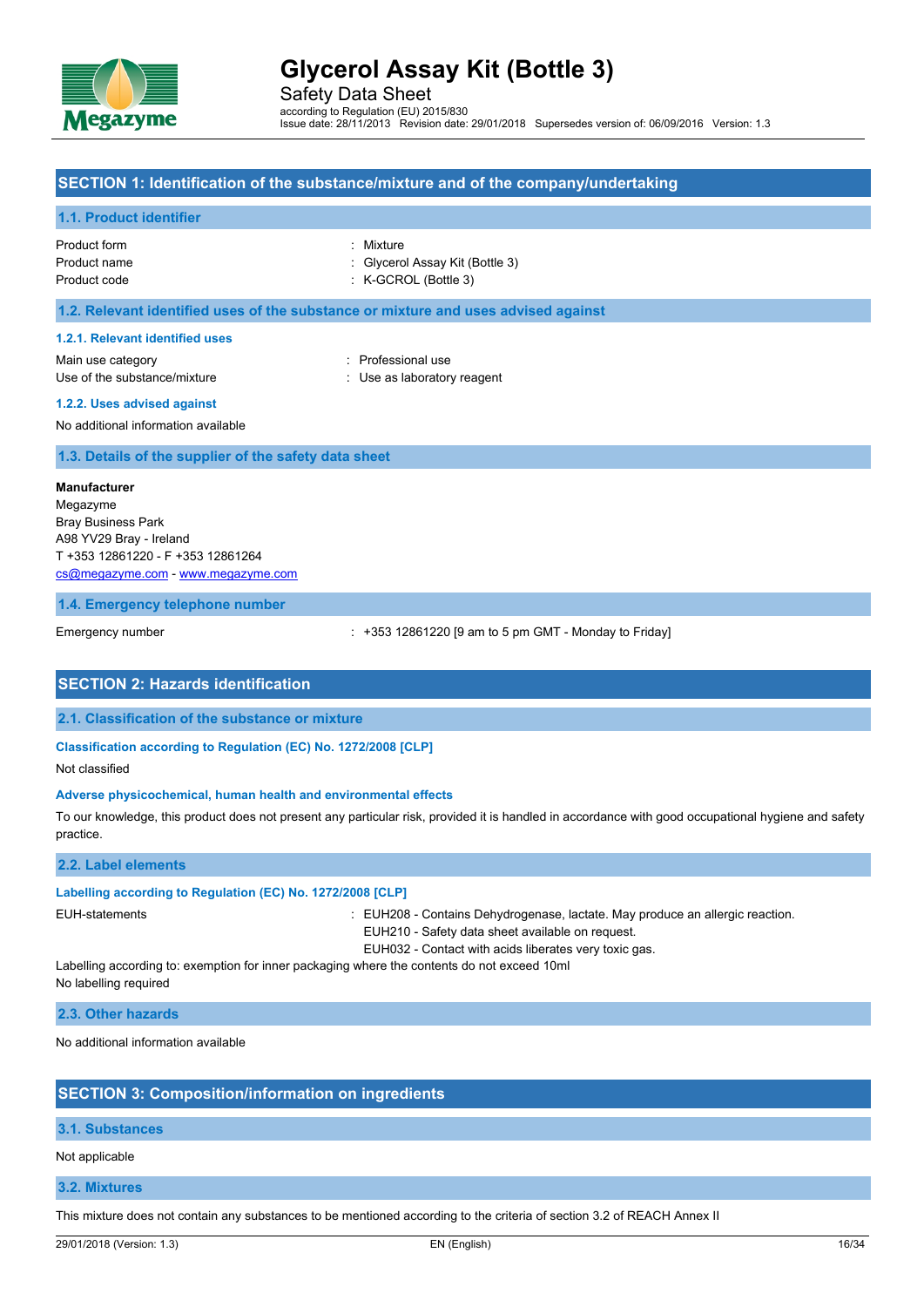Safety Data Sheet

according to Regulation (EU) 2015/830

# **SECTION 4: First aid measures**

# **4.1. Description of first aid measures** First-aid measures general interest in the set of a goison center or a doctor if you feel unwell. First-aid measures after inhalation : Remove person to fresh air and keep comfortable for breathing. If experiencing respiratory symptoms: Call a poison center or a doctor. First-aid measures after skin contact : Wash skin with plenty of water. First-aid measures after eye contact : Rinse eyes with water as a precaution. First-aid measures after ingestion : Call a poison center or a doctor if you feel unwell. **4.2. Most important symptoms and effects, both acute and delayed** Symptoms/effects after inhalation : May cause allergy or asthma symptoms or breathing difficulties if inhaled.

**4.3. Indication of any immediate medical attention and special treatment needed**

Treat symptomatically.

| <b>SECTION 5: Firefighting measures</b>                    |                                                                                                                                             |  |  |  |
|------------------------------------------------------------|---------------------------------------------------------------------------------------------------------------------------------------------|--|--|--|
| 5.1. Extinguishing media                                   |                                                                                                                                             |  |  |  |
| Suitable extinguishing media                               | Water spray. Dry powder. Foam. Carbon dioxide.                                                                                              |  |  |  |
| 5.2. Special hazards arising from the substance or mixture |                                                                                                                                             |  |  |  |
| Hazardous decomposition products in case of fire           | : Toxic fumes may be released.                                                                                                              |  |  |  |
| 5.3. Advice for firefighters                               |                                                                                                                                             |  |  |  |
| Protection during firefighting                             | : Do not attempt to take action without suitable protective equipment. Self-contained<br>breathing apparatus. Complete protective clothing. |  |  |  |

| <b>SECTION 6: Accidental release measures</b>                            |                                                                                                                                                              |  |  |  |
|--------------------------------------------------------------------------|--------------------------------------------------------------------------------------------------------------------------------------------------------------|--|--|--|
| 6.1. Personal precautions, protective equipment and emergency procedures |                                                                                                                                                              |  |  |  |
| 6.1.1. For non-emergency personnel<br>Emergency procedures               | Ventilate spillage area. Avoid breathing dust/fume/gas/mist/vapours/spray.                                                                                   |  |  |  |
| 6.1.2. For emergency responders                                          |                                                                                                                                                              |  |  |  |
| Protective equipment                                                     | Do not attempt to take action without suitable protective equipment. For further information<br>refer to section 8: "Exposure controls/personal protection". |  |  |  |
| <b>6.2. Environmental precautions</b>                                    |                                                                                                                                                              |  |  |  |
| Avoid release to the environment.                                        |                                                                                                                                                              |  |  |  |
| 6.3. Methods and material for containment and cleaning up                |                                                                                                                                                              |  |  |  |
| Methods for cleaning up<br>Other information                             | Take up liquid spill into absorbent material.<br>Dispose of materials or solid residues at an authorized site.                                               |  |  |  |
| 6.4. Reference to other sections                                         |                                                                                                                                                              |  |  |  |
| For further information refer to section 13.                             |                                                                                                                                                              |  |  |  |

| <b>SECTION 7: Handling and storage</b> |                                                                                                                                         |
|----------------------------------------|-----------------------------------------------------------------------------------------------------------------------------------------|
| 7.1. Precautions for safe handling     |                                                                                                                                         |
| Precautions for safe handling          | : Ensure good ventilation of the work station. Wear personal protective equipment. Avoid<br>breathing dust/fume/gas/mist/vapours/spray. |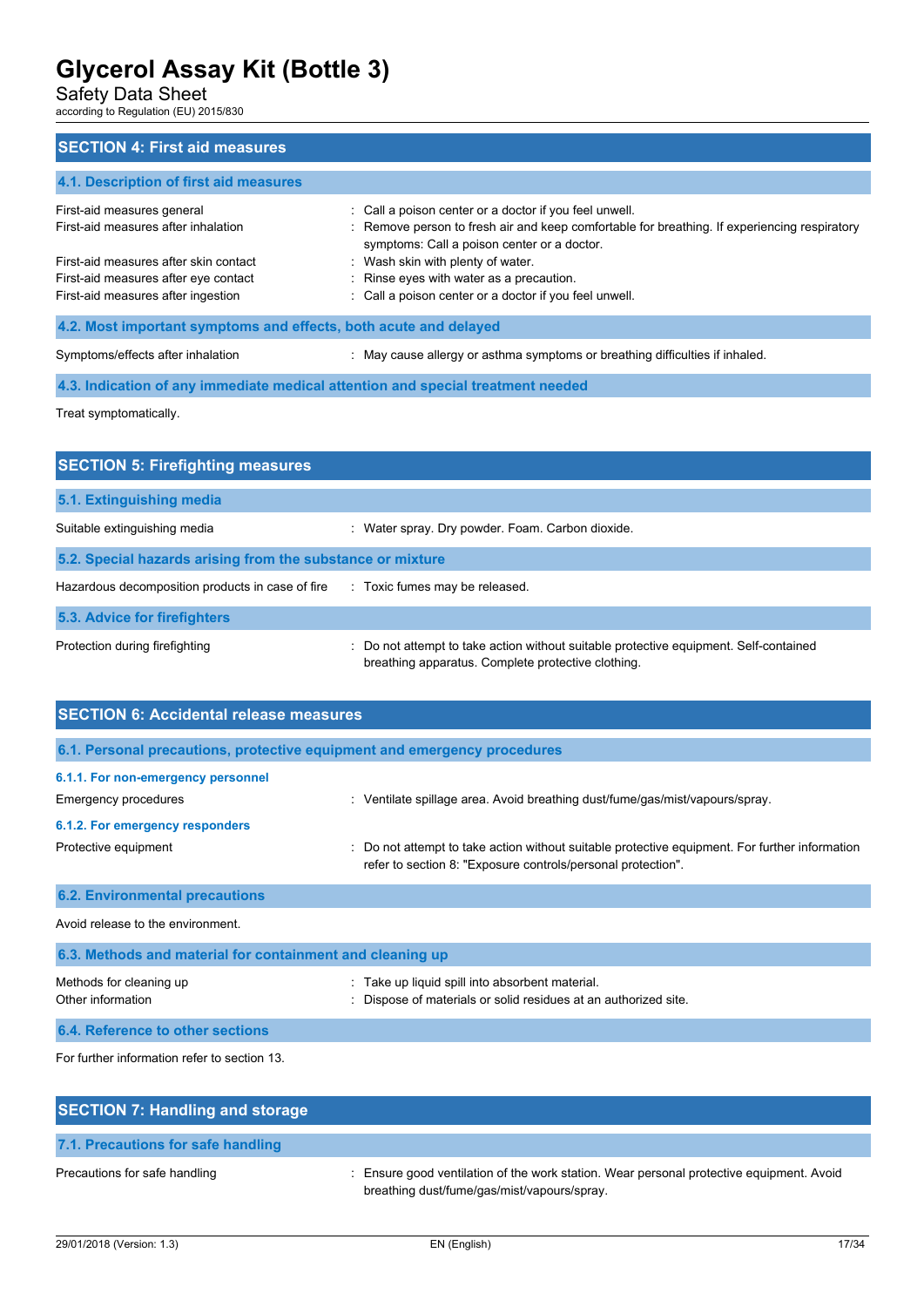Safety Data Sheet

according to Regulation (EU) 2015/830

| Hygiene measures |  | : Do not eat, drink |
|------------------|--|---------------------|
|------------------|--|---------------------|

or smoke when using this product. Always wash hands after handling the product.

| 7.2. Conditions for safe storage, including any incompatibilities |                                                |  |  |
|-------------------------------------------------------------------|------------------------------------------------|--|--|
| Storage conditions                                                | : Store in a well-ventilated place. Keep cool. |  |  |

**7.3. Specific end use(s)**

No additional information available

# **SECTION 8: Exposure controls/personal protection**

### **8.1. Control parameters**

#### No additional information available

**8.2. Exposure controls**

#### **Appropriate engineering controls:**

Ensure good ventilation of the work station.

| <b>Hand protection:</b> |                      |                       |                |                    |                   |
|-------------------------|----------------------|-----------------------|----------------|--------------------|-------------------|
| Protective gloves       |                      |                       |                |                    |                   |
| Type                    | Material             | Permeation            | Thickness (mm) | <b>Penetration</b> | <b>Standard</b>   |
| Disposable gloves       | Nitrile rubber (NBR) | $3$ ( $> 60$ minutes) |                | 2 (< 1.5)          | <b>EN ISO 374</b> |

| <b>Eye protection:</b> |                |                        |                 |  |
|------------------------|----------------|------------------------|-----------------|--|
| Safety glasses         |                |                        |                 |  |
| Type                   | Use            | <b>Characteristics</b> | <b>Standard</b> |  |
| Safety glasses         | <b>Droplet</b> | With side shields      | EN 166          |  |

| Skin and body protection:         |  |  |  |  |
|-----------------------------------|--|--|--|--|
| Wear suitable protective clothing |  |  |  |  |
|                                   |  |  |  |  |
| Lab coat                          |  |  |  |  |
|                                   |  |  |  |  |

| <b>Respiratory protection:</b>                                                                                                             |         |                                 |                |  |  |
|--------------------------------------------------------------------------------------------------------------------------------------------|---------|---------------------------------|----------------|--|--|
| In case of insufficient ventilation, wear suitable respiratory equipment. [In case of inadequate ventilation] wear respiratory protection. |         |                                 |                |  |  |
| <b>Condition</b><br><b>Standard</b><br><b>Device</b><br><b>Filter type</b>                                                                 |         |                                 |                |  |  |
| Dust mask                                                                                                                                  | Type P1 | Protection for Liquid particles | EN 143, EN 149 |  |  |

### **Personal protective equipment symbol(s):**



**Environmental exposure controls:** Avoid release to the environment.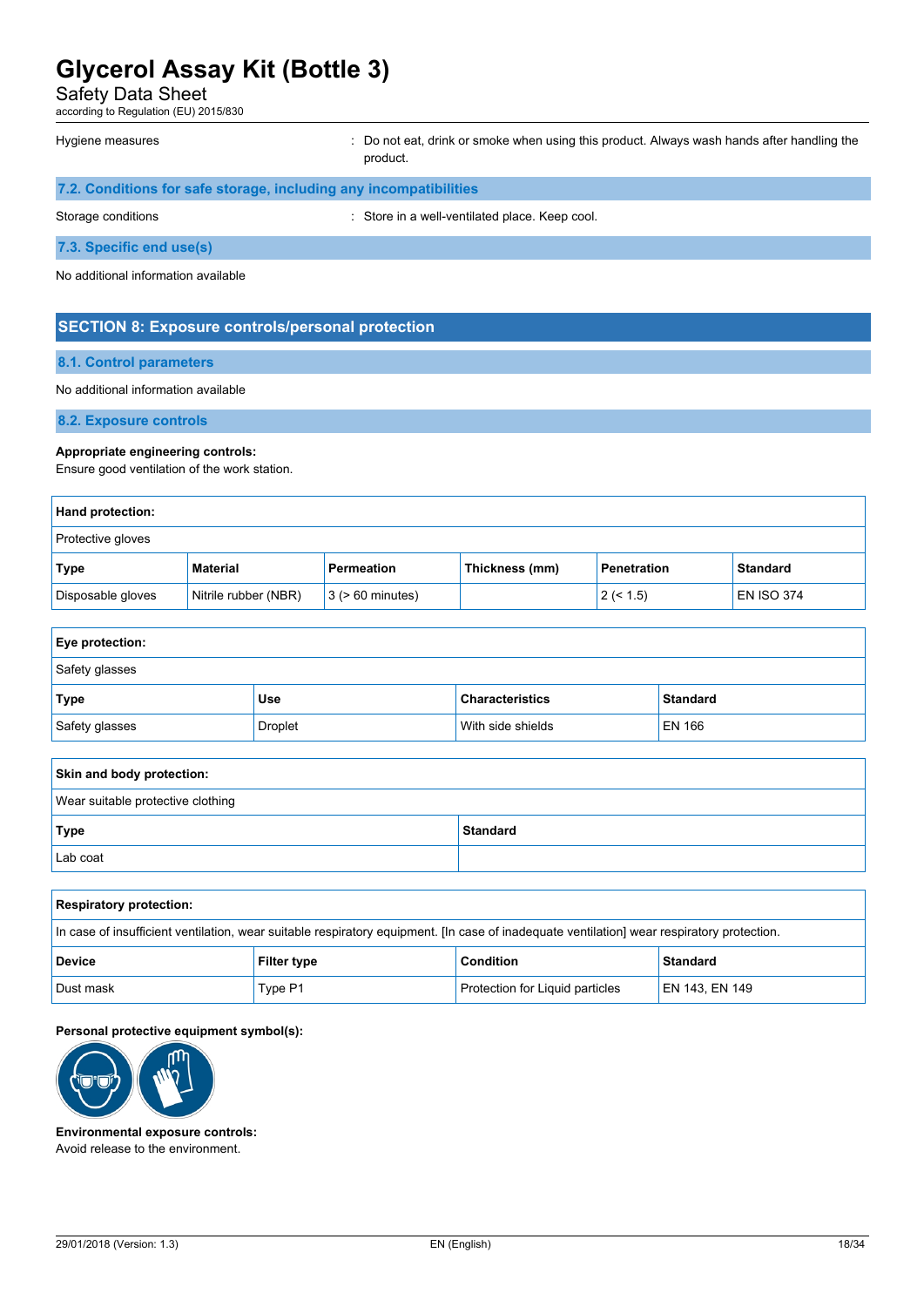Safety Data Sheet

according to Regulation (EU) 2015/830

# **SECTION 9: Physical and chemical properties**

# **9.1. Information on basic physical and chemical properties**

| Physical state                                  | Liquid            |
|-------------------------------------------------|-------------------|
| Colour                                          | No data available |
| Odour                                           | No data available |
| Odour threshold                                 | No data available |
| рH                                              | No data available |
| Relative evaporation rate (butylacetate=1)      | No data available |
| Melting point                                   | Not applicable    |
| Freezing point                                  | No data available |
| Boiling point                                   | No data available |
| Flash point                                     | No data available |
| Auto-ignition temperature                       | No data available |
| Decomposition temperature                       | No data available |
| Flammability (solid, gas)                       | Not applicable    |
| Vapour pressure                                 | No data available |
| Relative vapour density at 20 °C                | No data available |
| Relative density                                | No data available |
| Solubility                                      | No data available |
| Partition coefficient n-octanol/water (Log Pow) | No data available |
| Viscosity, kinematic                            | No data available |
| Viscosity, dynamic                              | No data available |
| <b>Explosive properties</b>                     | No data available |
| Oxidising properties                            | No data available |
| <b>Explosive limits</b>                         |                   |
|                                                 |                   |

# **9.2. Other information**

No additional information available

# **SECTION 10: Stability and reactivity**

**10.1. Reactivity**

The product is non-reactive under normal conditions of use, storage and transport.

### **10.2. Chemical stability**

Stable under normal conditions.

**10.3. Possibility of hazardous reactions**

Contact with acids liberates very toxic gas.

**10.4. Conditions to avoid**

None under recommended storage and handling conditions (see section 7).

**10.5. Incompatible materials**

Acids.

**10.6. Hazardous decomposition products**

Under normal conditions of storage and use, hazardous decomposition products should not be produced.

| <b>SECTION 11: Toxicological information</b>                                    |                                                          |
|---------------------------------------------------------------------------------|----------------------------------------------------------|
| 11.1. Information on toxicological effects                                      |                                                          |
| Acute toxicity (oral)<br>Acute toxicity (dermal)<br>Acute toxicity (inhalation) | : Not classified<br>: Not classified<br>: Not classified |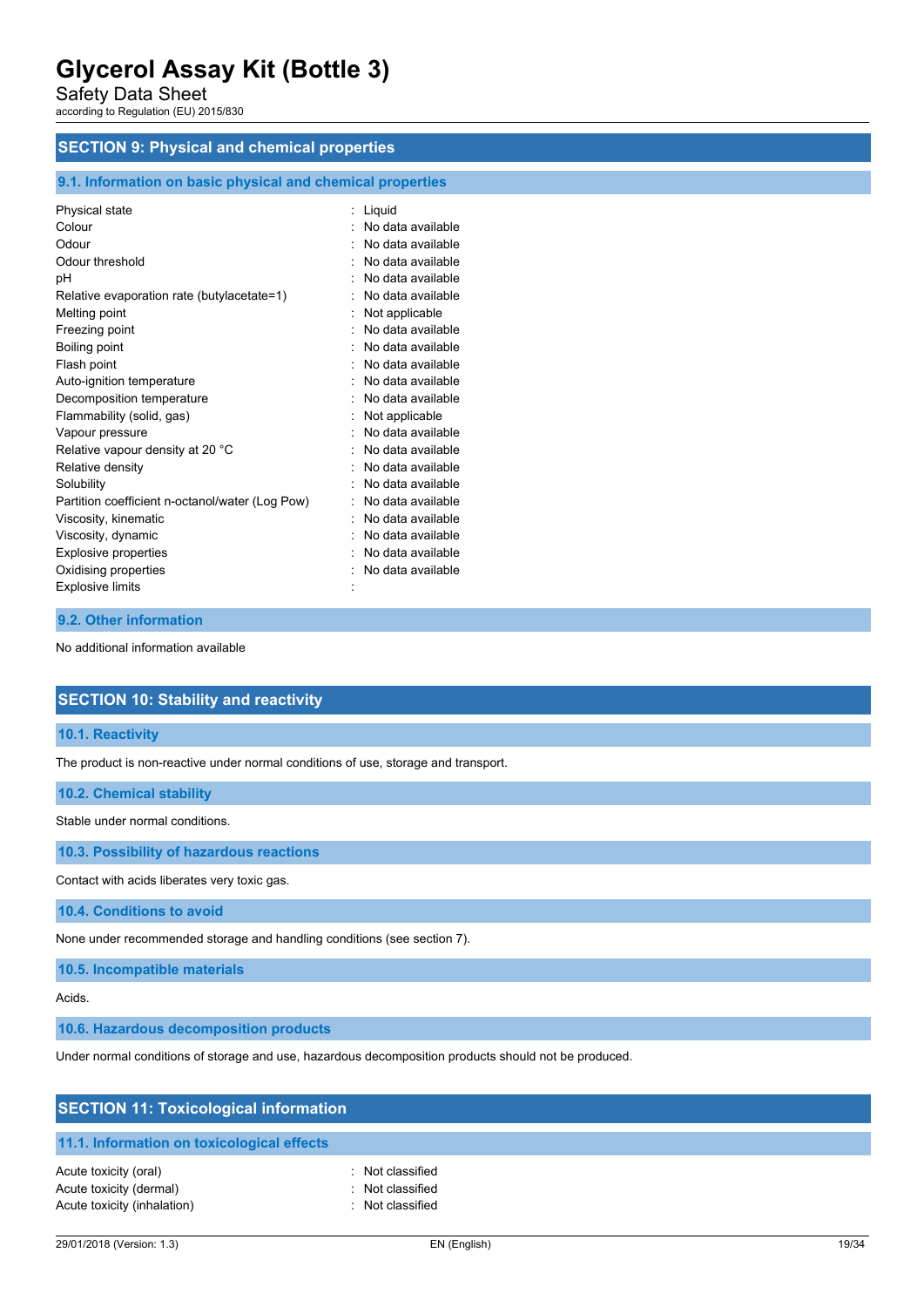Safety Data Sheet

according to Regulation (EU) 2015/830

| Skin corrosion/irritation         | · Not classified |
|-----------------------------------|------------------|
| Serious eye damage/irritation     | : Not classified |
| Respiratory or skin sensitisation | · Not classified |
| Germ cell mutagenicity            | · Not classified |
| Carcinogenicity                   | : Not classified |
|                                   |                  |
| Reproductive toxicity             | : Not classified |
|                                   |                  |
| STOT-single exposure              | · Not classified |
| STOT-repeated exposure            | Not classified   |
|                                   |                  |
| Aspiration hazard                 | · Not classified |
|                                   |                  |

| <b>SECTION 12: Ecological information</b>                                                                                                        |                                                                                                                                                                  |
|--------------------------------------------------------------------------------------------------------------------------------------------------|------------------------------------------------------------------------------------------------------------------------------------------------------------------|
| 12.1. Toxicity                                                                                                                                   |                                                                                                                                                                  |
| Ecology - general<br>Hazardous to the aquatic environment, short-term<br>(acute)<br>Hazardous to the aquatic environment, long-term<br>(chronic) | The product is not considered harmful to aquatic organisms nor to cause long-term adverse<br>effects in the environment.<br>: Not classified<br>: Not classified |
| 12.2. Persistence and degradability                                                                                                              |                                                                                                                                                                  |
| No additional information available                                                                                                              |                                                                                                                                                                  |
| 12.3. Bioaccumulative potential                                                                                                                  |                                                                                                                                                                  |
| No additional information available                                                                                                              |                                                                                                                                                                  |
| 12.4. Mobility in soil                                                                                                                           |                                                                                                                                                                  |
| No additional information available                                                                                                              |                                                                                                                                                                  |
| 12.5. Results of PBT and vPvB assessment                                                                                                         |                                                                                                                                                                  |
| No additional information available                                                                                                              |                                                                                                                                                                  |
| 12.6. Other adverse effects                                                                                                                      |                                                                                                                                                                  |
| No additional information available                                                                                                              |                                                                                                                                                                  |
| <b>SECTION 13: Disposal considerations</b>                                                                                                       |                                                                                                                                                                  |
| 13.1. Waste treatment methods                                                                                                                    |                                                                                                                                                                  |

Waste treatment methods : Dispose of contents/container in accordance with licensed collector's sorting instructions.

| <b>SECTION 14: Transport information</b>         |                |
|--------------------------------------------------|----------------|
| In accordance with ADR / RID / IMDG / IATA / ADN |                |
| <b>ADR</b>                                       | <b>IATA</b>    |
| 14.1. UN number                                  |                |
| Not applicable                                   | Not applicable |
| 14.2. UN proper shipping name                    |                |
| Not applicable                                   | Not applicable |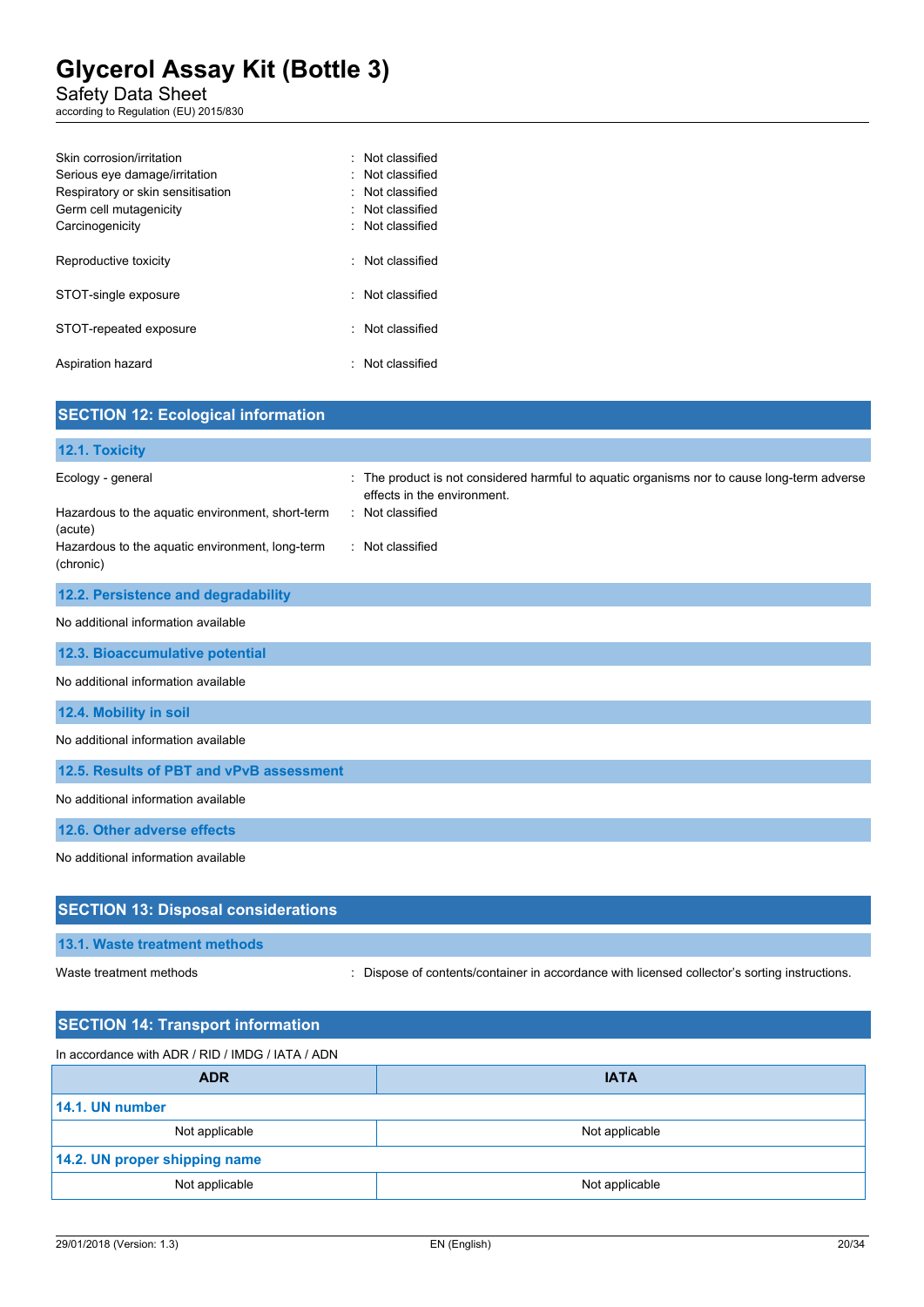# Safety Data Sheet

according to Regulation (EU) 2015/830

| 14.3. Transport hazard class(es)       |                |  |
|----------------------------------------|----------------|--|
| Not applicable                         | Not applicable |  |
| 14.4. Packing group                    |                |  |
| Not applicable                         | Not applicable |  |
| <b>14.5. Environmental hazards</b>     |                |  |
| Not applicable                         | Not applicable |  |
| No supplementary information available |                |  |

**14.6. Special precautions for user**

#### **Overland transport**

Not applicable

**Air transport**

Not applicable

**14.7. Transport in bulk according to Annex II of Marpol and the IBC Code**

#### Not applicable

# **SECTION 15: Regulatory information**

**15.1. Safety, health and environmental regulations/legislation specific for the substance or mixture**

#### **15.1.1. EU-Regulations**

Contains no REACH substances with Annex XVII restrictions

Contains no substance on the REACH candidate list

Contains no REACH Annex XIV substances

Contains no substance subject to Regulation (EU) No 649/2012 of the European Parliament and of the Council of 4 July 2012 concerning the export and import of hazardous chemicals.

Contains no substance subject to Regulation (EU) No 2019/1021 of the European Parliament and of the Council of 20 June 2019 on persistent organic pollutants

#### **15.1.2. National regulations**

No additional information available

**15.2. Chemical safety assessment**

No chemical safety assessment has been carried out

# **SECTION 16: Other information**

| Full text of H- and EUH-statements: |                                                                    |
|-------------------------------------|--------------------------------------------------------------------|
| EUH032                              | Contact with acids liberates very toxic gas.                       |
| <b>EUH208</b>                       | Contains Dehydrogenase, lactate. May produce an allergic reaction. |
| EUH210                              | Safety data sheet available on request.                            |

SDS EU (REACH Annex II)

This information is based on our current knowledge and is intended to describe the product for the purposes of health, safety and environmental requirements only. It should not therefore be construed as guaranteeing any specific property of the product.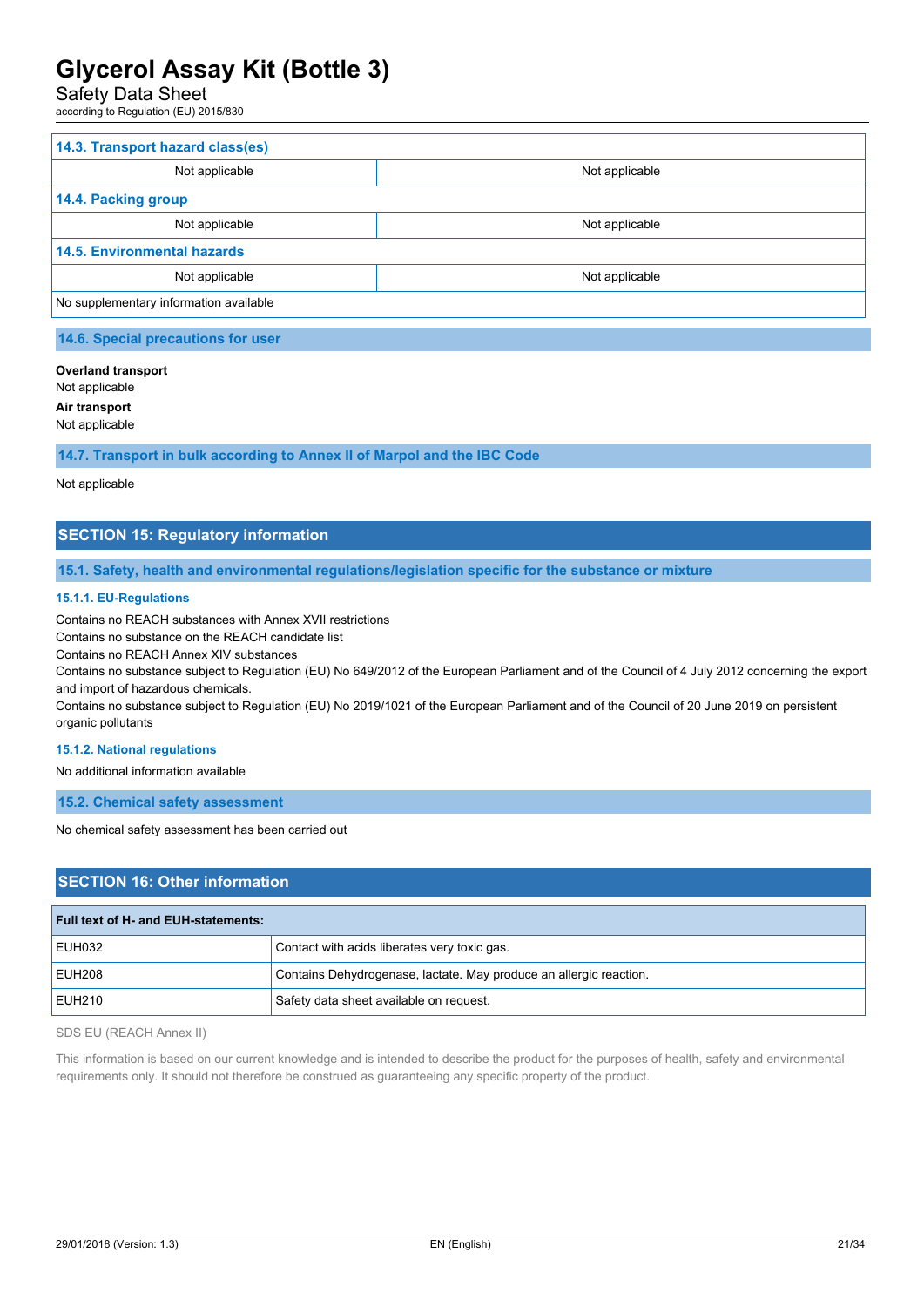

Safety Data Sheet according to Regulation (EU) 2015/830 Issue date: 28/11/2013 Revision date: 19/07/2021 Supersedes version of: 23/11/2017 Version: 1.4

### **SECTION 1: Identification of the substance/mixture and of the company/undertaking**

#### **1.1. Product identifier**

| Product form | : Mixture                       |
|--------------|---------------------------------|
| Product name | : Givcerol Assay Kit (Bottle 2) |
| Product code | $:$ K-GCROL (Bottle 2)          |

# **1.2. Relevant identified uses of the substance or mixture and uses advised against**

#### **1.2.1. Relevant identified uses**

Main use category **Example 20** and 20 and 20 and 20 and 20 and 20 and 20 and 20 and 20 and 20 and 20 and 20 and 20 and 20 and 20 and 20 and 20 and 20 and 20 and 20 and 20 and 20 and 20 and 20 and 20 and 20 and 20 and 20 an Use of the substance/mixture in the substance of the substance of the substance in the substance of the substance of the substance of the substance of the substance of the substance of the substance of the substance of the

# **1.2.2. Uses advised against**

No additional information available

**1.3. Details of the supplier of the safety data sheet**

#### **Manufacturer**

Megazyme Bray Business Park A98 YV29 Bray - Ireland T +353 12861220 - F +353 12861264 [cs@megazyme.com](mailto:cs@megazyme.com) - <www.megazyme.com>

#### **1.4. Emergency telephone number**

Emergency number **Emergency** number : +353 12861220 [9 am to 5 pm GMT - Monday to Friday]

| <b>SECTION 2: Hazards identification</b>                                 |                                                                                         |
|--------------------------------------------------------------------------|-----------------------------------------------------------------------------------------|
| 2.1. Classification of the substance or mixture                          |                                                                                         |
| Classification according to Regulation (EC) No. 1272/2008 [CLP]          |                                                                                         |
| Acute toxicity (oral), Category 4                                        | H302                                                                                    |
| Hazardous to the aquatic environment — Chronic Hazard, Category 3        | H412                                                                                    |
| Full text of H statements : see section 16                               |                                                                                         |
| Adverse physicochemical, human health and environmental effects          |                                                                                         |
| Harmful if swallowed. Harmful to aquatic life with long lasting effects. |                                                                                         |
| 2.2. Label elements                                                      |                                                                                         |
| Labelling according to Regulation (EC) No. 1272/2008 [CLP]               |                                                                                         |
| Hazard pictograms (CLP)                                                  | GHS07                                                                                   |
| Signal word (CLP)                                                        | Warning                                                                                 |
| Contains                                                                 | 3-cyclohexylaminopropane-1-sulphonic acid, CAPS buffer                                  |
| Hazard statements (CLP)                                                  | H302 - Harmful if swallowed.                                                            |
|                                                                          | H412 - Harmful to aquatic life with long lasting effects.                               |
| Precautionary statements (CLP)                                           | : P264 - Wash hands thoroughly after handling.                                          |
|                                                                          | P270 - Do not eat, drink or smoke when using this product.                              |
|                                                                          | P273 - Avoid release to the environment.                                                |
|                                                                          | P301+P312 - IF SWALLOWED: Call a doctor, a POISON CENTER if you feel unwell.            |
|                                                                          | P330 - Rinse mouth.                                                                     |
|                                                                          | P501 - Dispose of contents/container to hazardous or special waste collection point, in |
|                                                                          | accordance with local, regional, national and/or international regulation.              |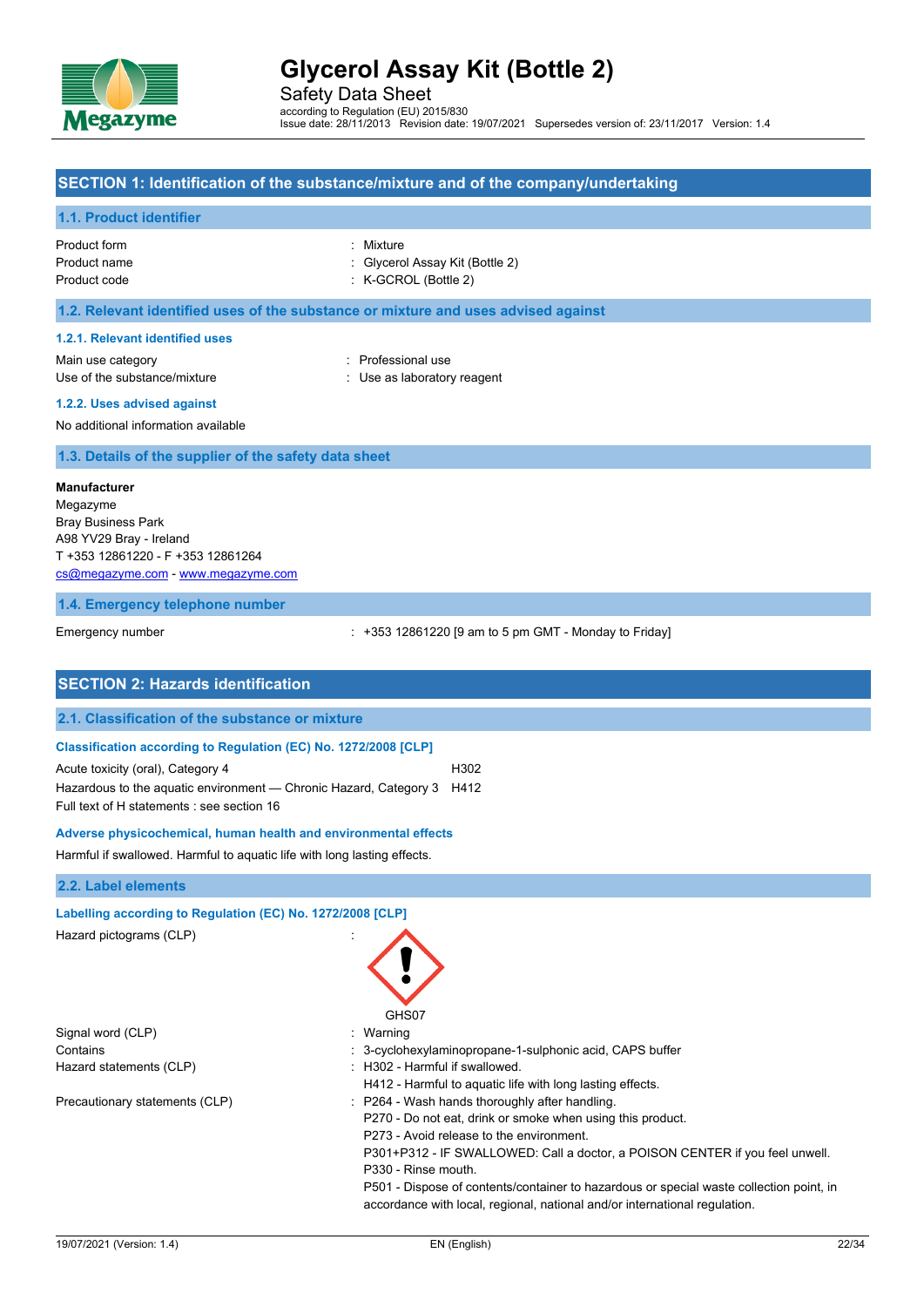Safety Data Sheet

according to Regulation (EU) 2015/830

EUH-statements : EUH032 - Contact with acids liberates very toxic gas. Labelling according to: exemption for inner packaging where the contents do not exceed 10ml Hazardous ingredients **in the state of the state of the state of the state of the state of the state of the state of the state of the state of the state of the state of the state of the state of the state of the state of t** 

**2.3. Other hazards**

No additional information available

# **SECTION 3: Composition/information on ingredients**

### **3.1. Substances**

# Not applicable

#### **3.2. Mixtures**

| <b>Name</b>                                     | <b>Product identifier</b> | $\frac{9}{6}$ | <b>Classification according to</b><br><b>Regulation (EC) No.</b><br>1272/2008 [CLP] |
|-------------------------------------------------|---------------------------|---------------|-------------------------------------------------------------------------------------|
| 3-cyclohexylaminopropane-1-sulphonic acid, CAPS | (CAS-No.) 1135-40-6       | $20 - 30$     | Acute Tox. 4 (Oral), H302                                                           |
| buffer                                          | (EC-No.) 214-492-1        |               | Acute Tox. 4 (Dermal), H312                                                         |

Full text of H-statements: see section 16

# **SECTION 4: First aid measures**

# **4.1. Description of first aid measures** First-aid measures general in the state of call a poison center or a doctor if you feel unwell. First-aid measures after inhalation : Remove person to fresh air and keep comfortable for breathing. First-aid measures after skin contact : Wash skin with plenty of water. First-aid measures after eve contact **in the set of the set of the set of the set of the First-aid measures** in Rinse eyes with water as a precaution. First-aid measures after ingestion : Rinse mouth. Call a poison center or a doctor if you feel unwell.

**4.2. Most important symptoms and effects, both acute and delayed**

No additional information available

**4.3. Indication of any immediate medical attention and special treatment needed**

Treat symptomatically.

| <b>SECTION 5: Firefighting measures</b>                    |                                                                                                                                           |
|------------------------------------------------------------|-------------------------------------------------------------------------------------------------------------------------------------------|
| 5.1. Extinguishing media                                   |                                                                                                                                           |
| Suitable extinguishing media                               | : Water spray. Dry powder. Foam.                                                                                                          |
| 5.2. Special hazards arising from the substance or mixture |                                                                                                                                           |
| Hazardous decomposition products in case of fire           | : Toxic fumes may be released.                                                                                                            |
| 5.3. Advice for firefighters                               |                                                                                                                                           |
| Protection during firefighting                             | Do not attempt to take action without suitable protective equipment. Self-contained<br>breathing apparatus. Complete protective clothing. |

| <b>SECTION 6: Accidental release measures</b>                            |
|--------------------------------------------------------------------------|
| 6.1. Personal precautions, protective equipment and emergency procedures |
| 6.1.1. For non-emergency personnel                                       |

Emergency procedures in the spillage area. The spillage area.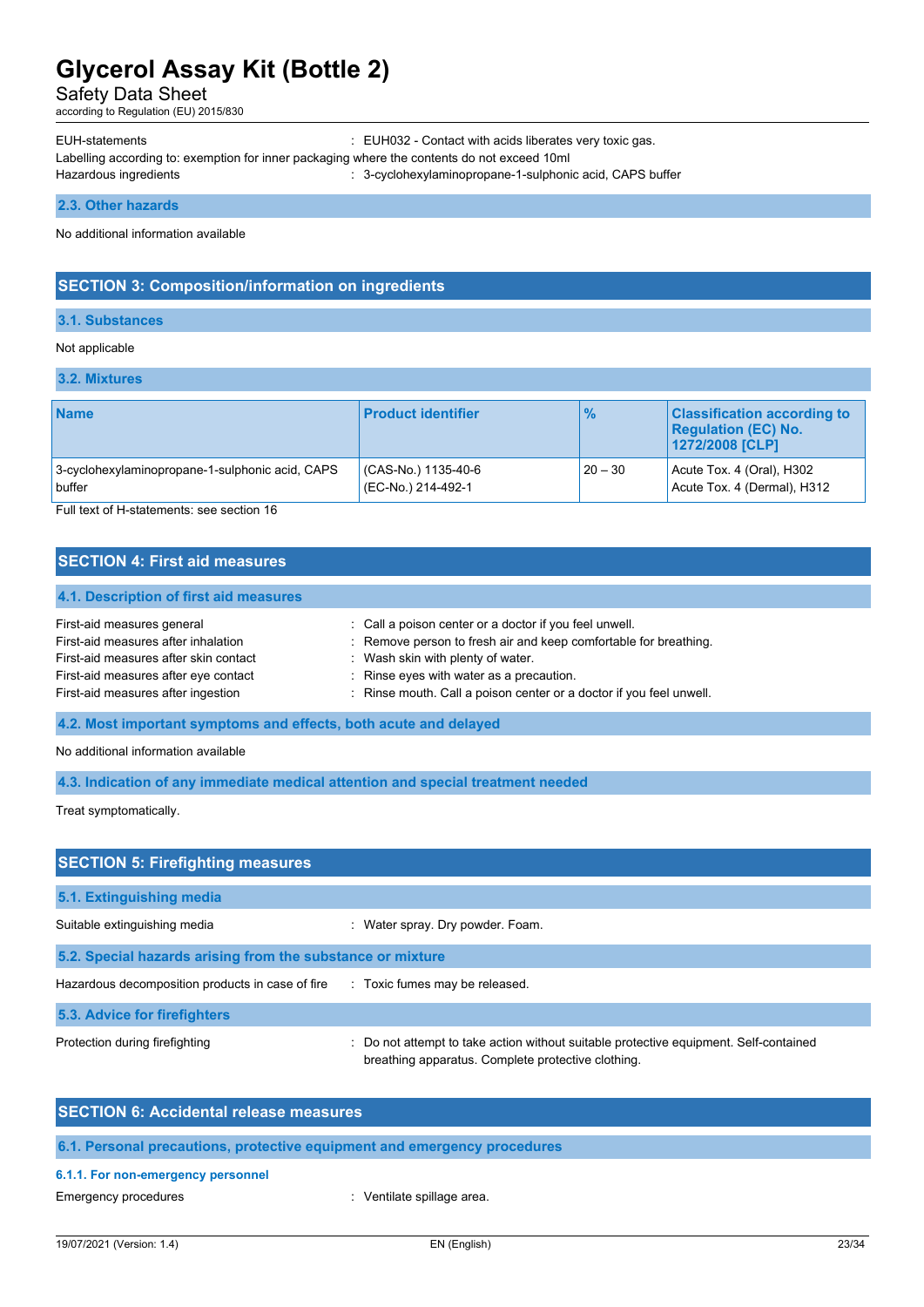Safety Data Sheet

according to Regulation (EU) 2015/830

| 6.1.2. For emergency responders                           |                                                                                                                                                                |
|-----------------------------------------------------------|----------------------------------------------------------------------------------------------------------------------------------------------------------------|
| Protective equipment                                      | : Do not attempt to take action without suitable protective equipment. For further information<br>refer to section 8: "Exposure controls/personal protection". |
| <b>6.2. Environmental precautions</b>                     |                                                                                                                                                                |
| Avoid release to the environment.                         |                                                                                                                                                                |
| 6.3. Methods and material for containment and cleaning up |                                                                                                                                                                |
| Methods for cleaning up<br>Other information              | : Mechanically recover the product.<br>: Dispose of materials or solid residues at an authorized site.                                                         |
| 6.4. Reference to other sections                          |                                                                                                                                                                |
| For further information refer to section 13.              |                                                                                                                                                                |

**SECTION 7: Handling and storage 7.1. Precautions for safe handling** Precautions for safe handling state is ensure good ventilation of the work station. Wear personal protective equipment. Hygiene measures **included in the state of the state of the state of the state of the state of the state of the state of the state of the state of the state of the state of the state of the state of the state of the state** product. **7.2. Conditions for safe storage, including any incompatibilities** Storage conditions **Storage conditions** : Store in a well-ventilated place. Keep cool.

**7.3. Specific end use(s)**

No additional information available

# **SECTION 8: Exposure controls/personal protection**

#### **8.1. Control parameters**

No additional information available

**8.2. Exposure controls**

### **Appropriate engineering controls:**

Ensure good ventilation of the work station.

| Hand protection:  |                      |                       |                |                    |                   |
|-------------------|----------------------|-----------------------|----------------|--------------------|-------------------|
| Protective gloves |                      |                       |                |                    |                   |
| Type              | <b>Material</b>      | Permeation            | Thickness (mm) | <b>Penetration</b> | <b>Standard</b>   |
| Disposable gloves | Nitrile rubber (NBR) | $3$ ( $> 60$ minutes) |                | 2 (< 1.5)          | <b>EN ISO 374</b> |

| Eye protection: |            |                        |                 |
|-----------------|------------|------------------------|-----------------|
| Safety glasses  |            |                        |                 |
| <b>Type</b>     | <b>Use</b> | <b>Characteristics</b> | <b>Standard</b> |
| Safety glasses  | Dust       | With side shields      | <b>EN 166</b>   |
|                 |            |                        |                 |

| Skin and body protection:         |  |
|-----------------------------------|--|
| Wear suitable protective clothing |  |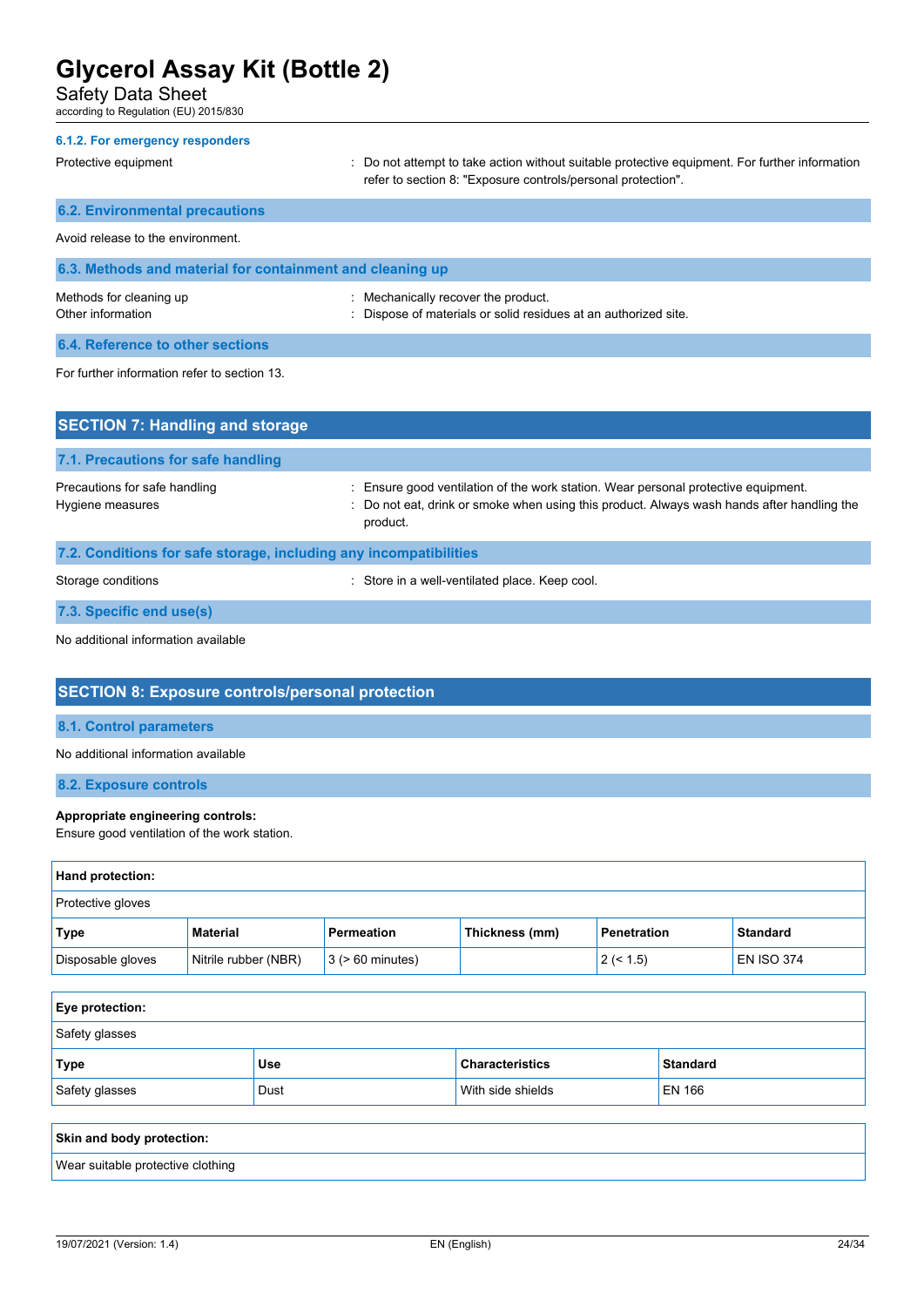Safety Data Sheet

according to Regulation (EU) 2015/830

| Standard |
|----------|
|          |
|          |

#### **Respiratory protection:**

In case of insufficient ventilation, wear suitable respiratory equipment

**SECTION 9: Physical and chemical properties**

### **Personal protective equipment symbol(s):**



#### **Environmental exposure controls:**

Avoid release to the environment.

| 9.1. Information on basic physical and chemical properties |                   |
|------------------------------------------------------------|-------------------|
| Physical state                                             | Solid             |
| Colour                                                     | No data available |
| Odour                                                      | No data available |
| Odour threshold                                            | No data available |
| рH                                                         | No data available |
| Relative evaporation rate (butylacetate=1)                 | No data available |
| Melting point                                              | No data available |
| Freezing point                                             | Not applicable    |
| Boiling point                                              | No data available |
| Flash point                                                | Not applicable    |
| Auto-ignition temperature                                  | Not applicable    |
| Decomposition temperature                                  | No data available |
| Flammability (solid, gas)                                  | Non flammable.    |
| Vapour pressure                                            | No data available |
| Relative vapour density at 20 °C                           | No data available |
| Relative density                                           | Not applicable    |
| Solubility                                                 | No data available |
| Partition coefficient n-octanol/water (Log Pow)            | No data available |
| Viscosity, kinematic                                       | No data available |
| Viscosity, dynamic                                         | No data available |
| <b>Explosive properties</b>                                | No data available |
| Oxidising properties                                       | No data available |
| <b>Explosive limits</b>                                    | Not applicable    |

#### **9.2. Other information**

No additional information available

# **SECTION 10: Stability and reactivity**

#### **10.1. Reactivity**

The product is non-reactive under normal conditions of use, storage and transport.

**10.2. Chemical stability**

Stable under normal conditions.

**10.3. Possibility of hazardous reactions**

Contact with acids liberates very toxic gas.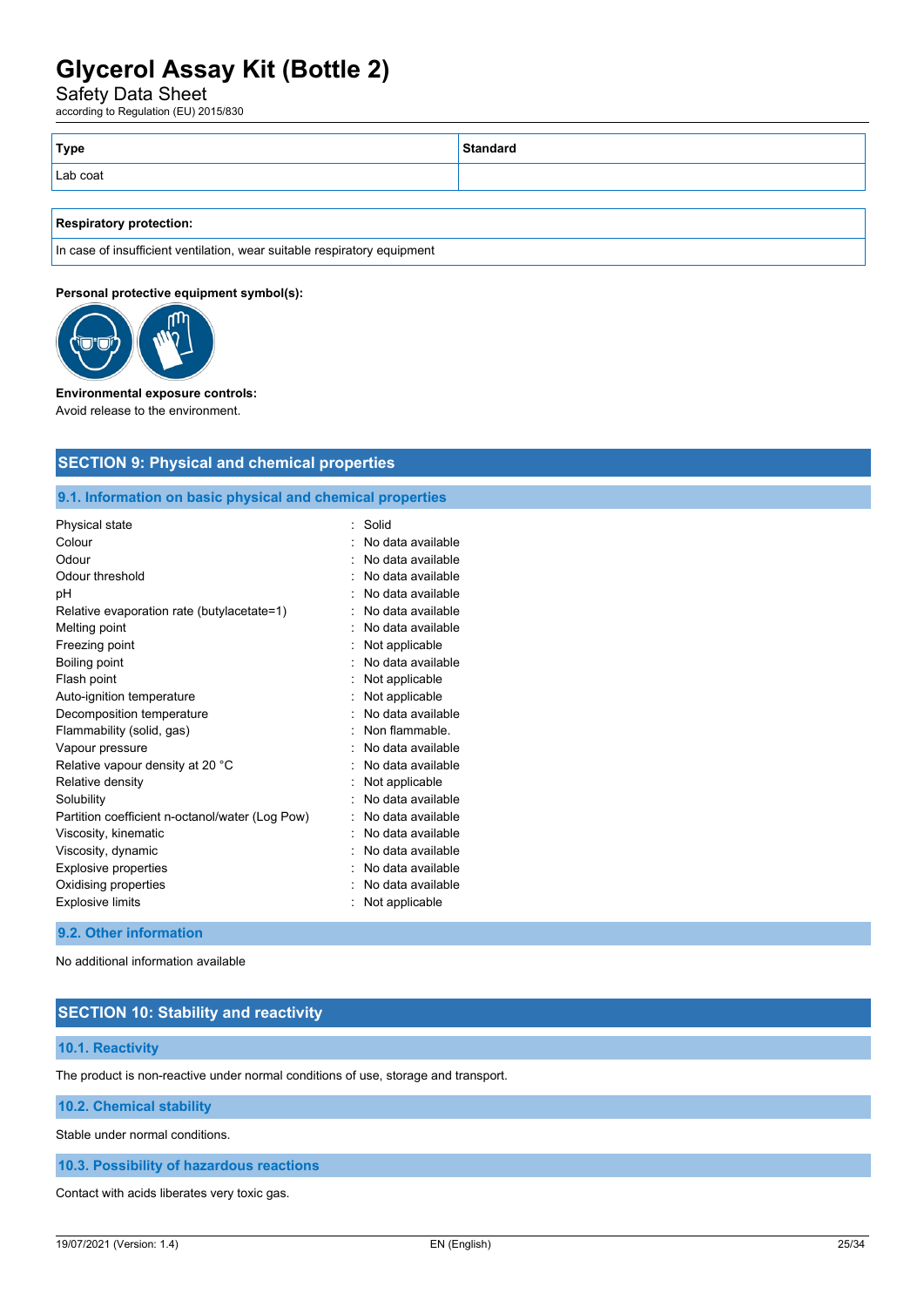Safety Data Sheet

according to Regulation (EU) 2015/830

# **10.4. Conditions to avoid**

None under recommended storage and handling conditions (see section 7).

# **10.5. Incompatible materials**

Acids.

# **10.6. Hazardous decomposition products**

Under normal conditions of storage and use, hazardous decomposition products should not be produced.

| <b>SECTION 11: Toxicological information</b>                                                                                                 |                                                                                                       |  |
|----------------------------------------------------------------------------------------------------------------------------------------------|-------------------------------------------------------------------------------------------------------|--|
| 11.1. Information on toxicological effects                                                                                                   |                                                                                                       |  |
| Acute toxicity (oral)<br>Acute toxicity (dermal)<br>Acute toxicity (inhalation)                                                              | Harmful if swallowed.<br>Not classified<br>Not classified                                             |  |
| <b>Glycerol Assay Kit (Bottle 2)</b>                                                                                                         |                                                                                                       |  |
| ATE CLP (oral)                                                                                                                               | 754.945 mg/kg bodyweight                                                                              |  |
| Skin corrosion/irritation<br>Serious eye damage/irritation<br>Respiratory or skin sensitisation<br>Germ cell mutagenicity<br>Carcinogenicity | Not classified<br>Not classified<br>Not classified<br>٠<br>Not classified<br>۰<br>Not classified<br>۰ |  |
| Reproductive toxicity                                                                                                                        | Not classified<br>۰                                                                                   |  |
| STOT-single exposure                                                                                                                         | : Not classified                                                                                      |  |
| STOT-repeated exposure                                                                                                                       | : Not classified                                                                                      |  |
| Aspiration hazard                                                                                                                            | Not classified<br>÷                                                                                   |  |

| <b>SECTION 12: Ecological information</b>                                                                                                        |                                                                                                                                  |
|--------------------------------------------------------------------------------------------------------------------------------------------------|----------------------------------------------------------------------------------------------------------------------------------|
| 12.1. Toxicity                                                                                                                                   |                                                                                                                                  |
| Ecology - general<br>Hazardous to the aquatic environment, short-term<br>(acute)<br>Hazardous to the aquatic environment, long-term<br>(chronic) | : Harmful to aquatic life with long lasting effects.<br>: Not classified<br>: Harmful to aquatic life with long lasting effects. |
| 12.2. Persistence and degradability                                                                                                              |                                                                                                                                  |
| No additional information available                                                                                                              |                                                                                                                                  |
| 12.3. Bioaccumulative potential                                                                                                                  |                                                                                                                                  |
| No additional information available                                                                                                              |                                                                                                                                  |
| 12.4. Mobility in soil                                                                                                                           |                                                                                                                                  |
| No additional information available                                                                                                              |                                                                                                                                  |
| 12.5. Results of PBT and vPvB assessment                                                                                                         |                                                                                                                                  |

No additional information available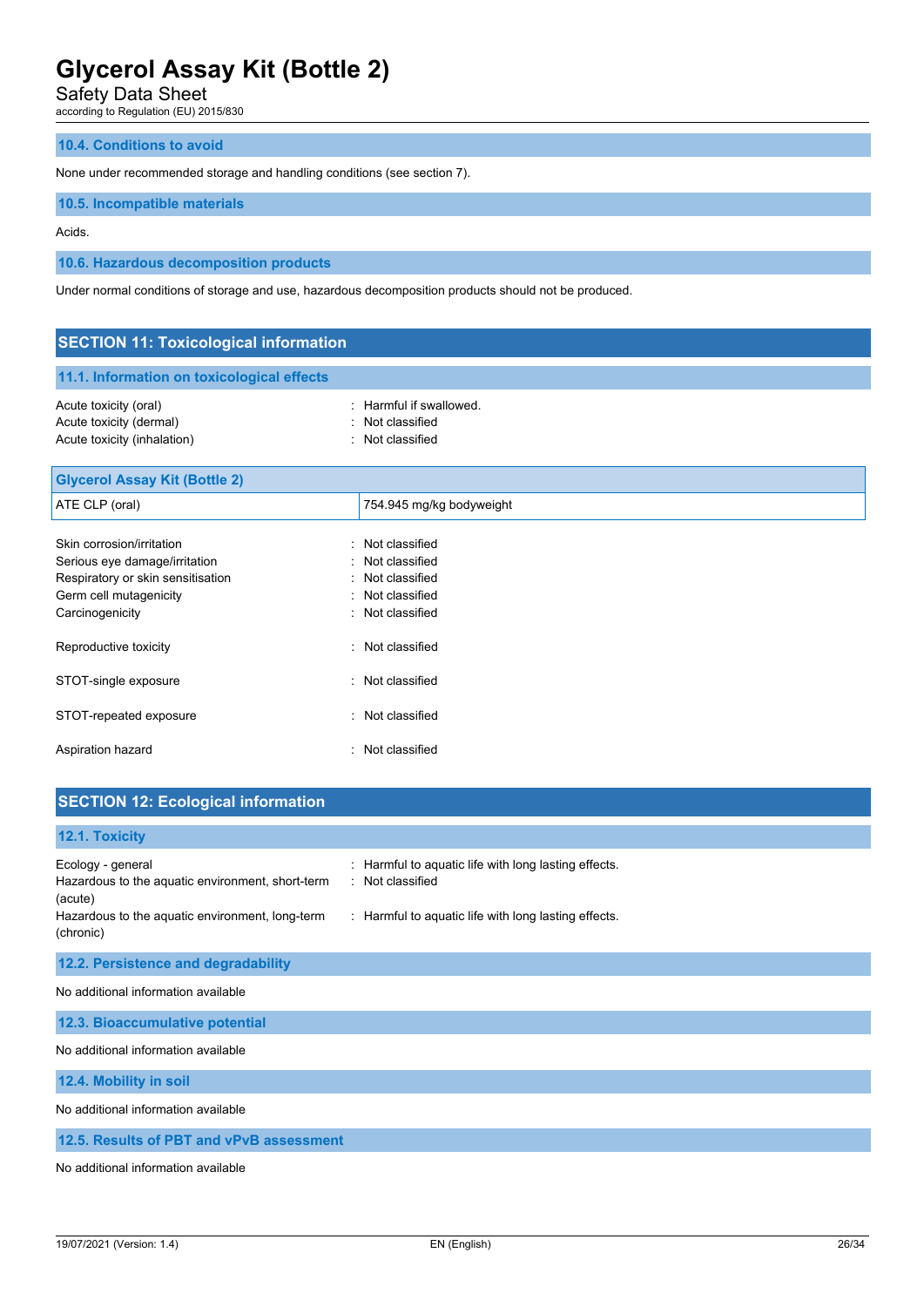Safety Data Sheet

according to Regulation (EU) 2015/830

# **12.6. Other adverse effects**

No additional information available

# **SECTION 13: Disposal considerations**

### **13.1. Waste treatment methods**

Waste treatment methods : Dispose of contents/container in accordance with licensed collector's sorting instructions.

# **SECTION 14: Transport information**

In accordance with ADR / RID / IMDG / IATA / ADN

| <b>ADR</b>                             | <b>IATA</b>    |  |
|----------------------------------------|----------------|--|
| 14.1. UN number                        |                |  |
| Not applicable                         | Not applicable |  |
| 14.2. UN proper shipping name          |                |  |
| Not applicable                         | Not applicable |  |
| 14.3. Transport hazard class(es)       |                |  |
| Not applicable                         | Not applicable |  |
| 14.4. Packing group                    |                |  |
| Not applicable                         | Not applicable |  |
| <b>14.5. Environmental hazards</b>     |                |  |
| Not applicable                         | Not applicable |  |
| No supplementary information available |                |  |

**14.6. Special precautions for user**

**Overland transport** Not applicable **Air transport**

Not applicable

**14.7. Transport in bulk according to Annex II of Marpol and the IBC Code**

Not applicable

# **SECTION 15: Regulatory information**

**15.1. Safety, health and environmental regulations/legislation specific for the substance or mixture**

#### **15.1.1. EU-Regulations**

Contains no REACH substances with Annex XVII restrictions

Contains no substance on the REACH candidate list

Contains no REACH Annex XIV substances

Contains no substance subject to Regulation (EU) No 649/2012 of the European Parliament and of the Council of 4 July 2012 concerning the export and import of hazardous chemicals.

Contains no substance subject to Regulation (EU) No 2019/1021 of the European Parliament and of the Council of 20 June 2019 on persistent organic pollutants

#### **15.1.2. National regulations**

No additional information available

**15.2. Chemical safety assessment**

No chemical safety assessment has been carried out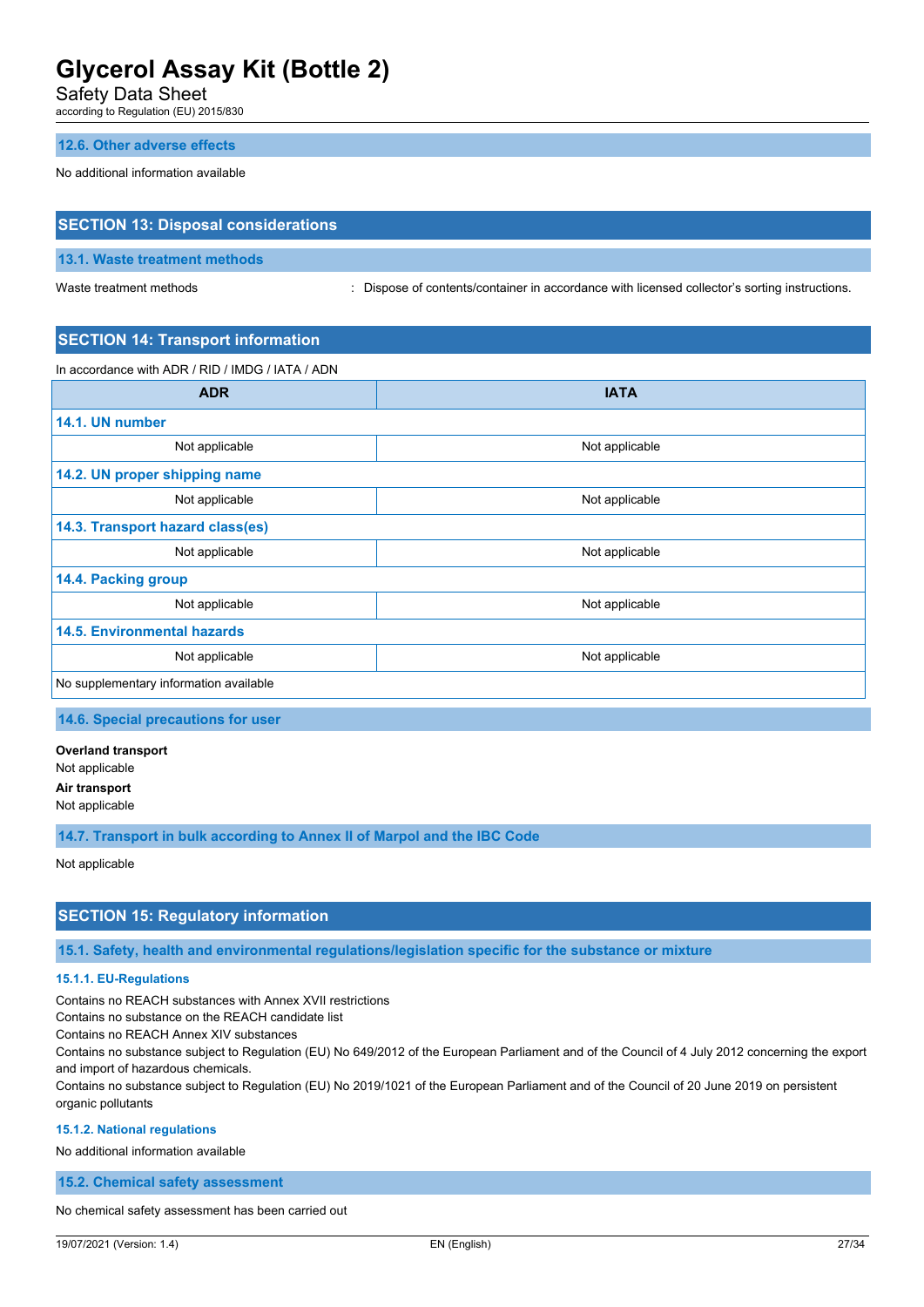Safety Data Sheet

according to Regulation (EU) 2015/830

# **SECTION 16: Other information**

| <b>Full text of H- and EUH-statements:</b> |                                                    |  |
|--------------------------------------------|----------------------------------------------------|--|
| Acute Tox. 4 (Dermal)                      | Acute toxicity (dermal), Category 4                |  |
| Acute Tox. 4 (Oral)                        | Acute toxicity (oral), Category 4                  |  |
| H302                                       | Harmful if swallowed.                              |  |
| H312                                       | Harmful in contact with skin.                      |  |
| H412                                       | Harmful to aquatic life with long lasting effects. |  |
| EUH032                                     | Contact with acids liberates very toxic gas.       |  |

SDS EU (REACH Annex II)

This information is based on our current knowledge and is intended to describe the product for the purposes of health, safety and environmental requirements only. It should not therefore be construed as guaranteeing any specific property of the product.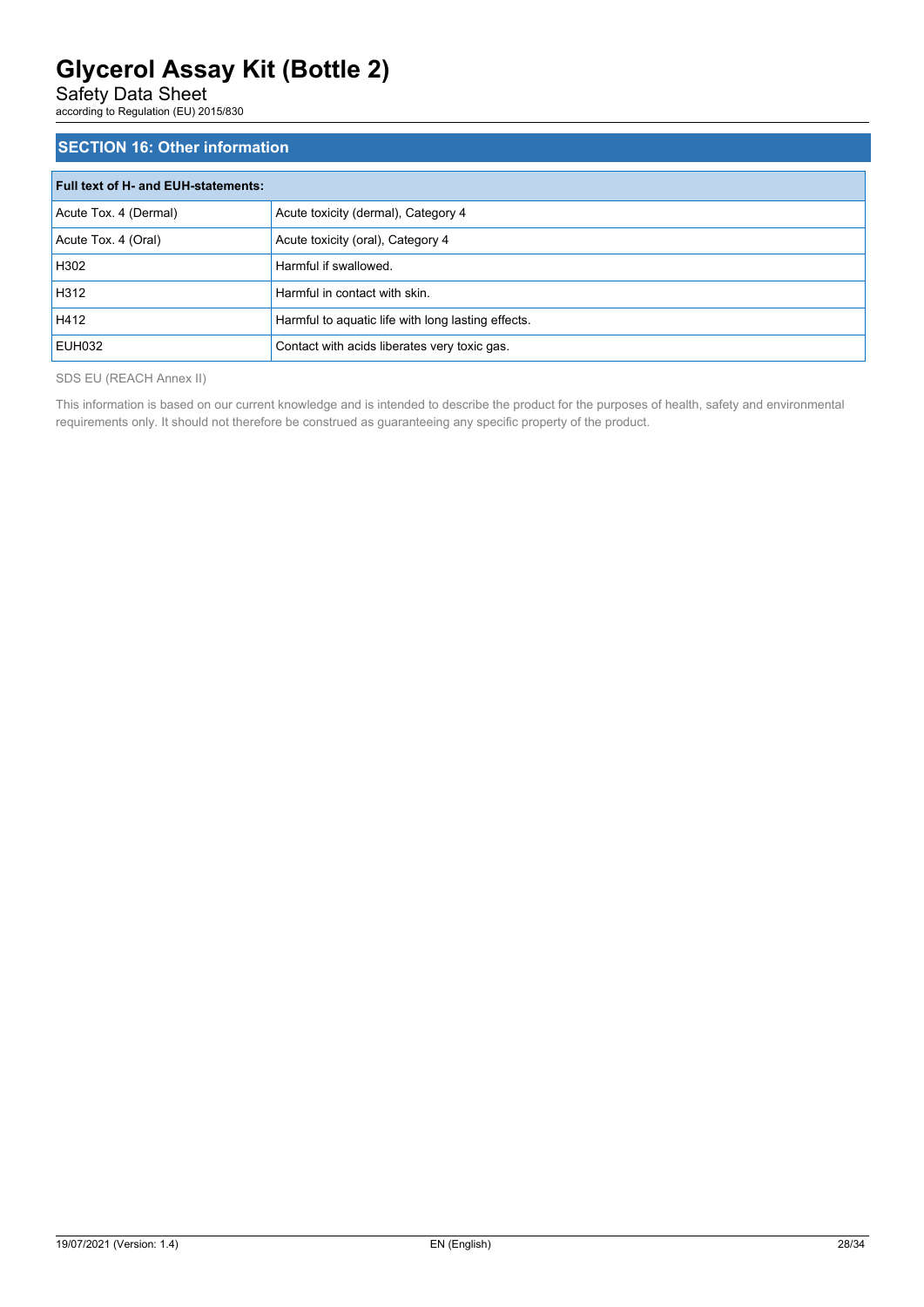

Safety Data Sheet according to Regulation (EU) 2015/830 Issue date: 28/11/2013 Revision date: 08/12/2017 Supersedes version of: 06/09/2016 Version: 1.3

### **SECTION 1: Identification of the substance/mixture and of the company/undertaking**

### **1.1. Product identifier**

| Product form | : Mixture                       |
|--------------|---------------------------------|
| Product name | : Givcerol Assay Kit (Bottle 1) |
| Product code | $:$ K-GCROL (Bottle 1)          |

#### **1.2. Relevant identified uses of the substance or mixture and uses advised against**

#### **1.2.1. Relevant identified uses**

Industrial/Professional use spec : For professional use only Use of the substance/mixture  $\qquad \qquad : \qquad$  Use as laboratory reagent

#### **1.2.2. Uses advised against**

No additional information available

#### **1.3. Details of the supplier of the safety data sheet**

Megazyme Bray Business Park A98 YV29 Bray - Ireland T +353 12861220 - F +353 12861264 [cs@megazyme.com](mailto:cs@megazyme.com) - <www.megazyme.com>

**1.4. Emergency telephone number**

Emergency number : +353 12861220 [9 am to 5 pm GMT - Monday to Friday]

### **SECTION 2: Hazards identification**

### **2.1. Classification of the substance or mixture**

**Classification according to Regulation (EC) No. 1272/2008 [CLP]**

Not classified

### **Adverse physicochemical, human health and environmental effects**

To our knowledge, this product does not present any particular risk, provided it is handled in accordance with good occupational hygiene and safety practice.

### **2.2. Label elements**

#### **Labelling according to Regulation (EC) No. 1272/2008 [CLP]**

EUH-statements : EUH032 - Contact with acids liberates very toxic gas. Labelling according to: exemption for inner packaging where the contents do not exceed 10ml No labelling required

#### **2.3. Other hazards**

No additional information available

# **SECTION 3: Composition/information on ingredients**

#### **3.1. Substances**

Not applicable

# **3.2. Mixtures**

This mixture does not contain any substances to be mentioned according to the criteria of section 3.2 of REACH Annex II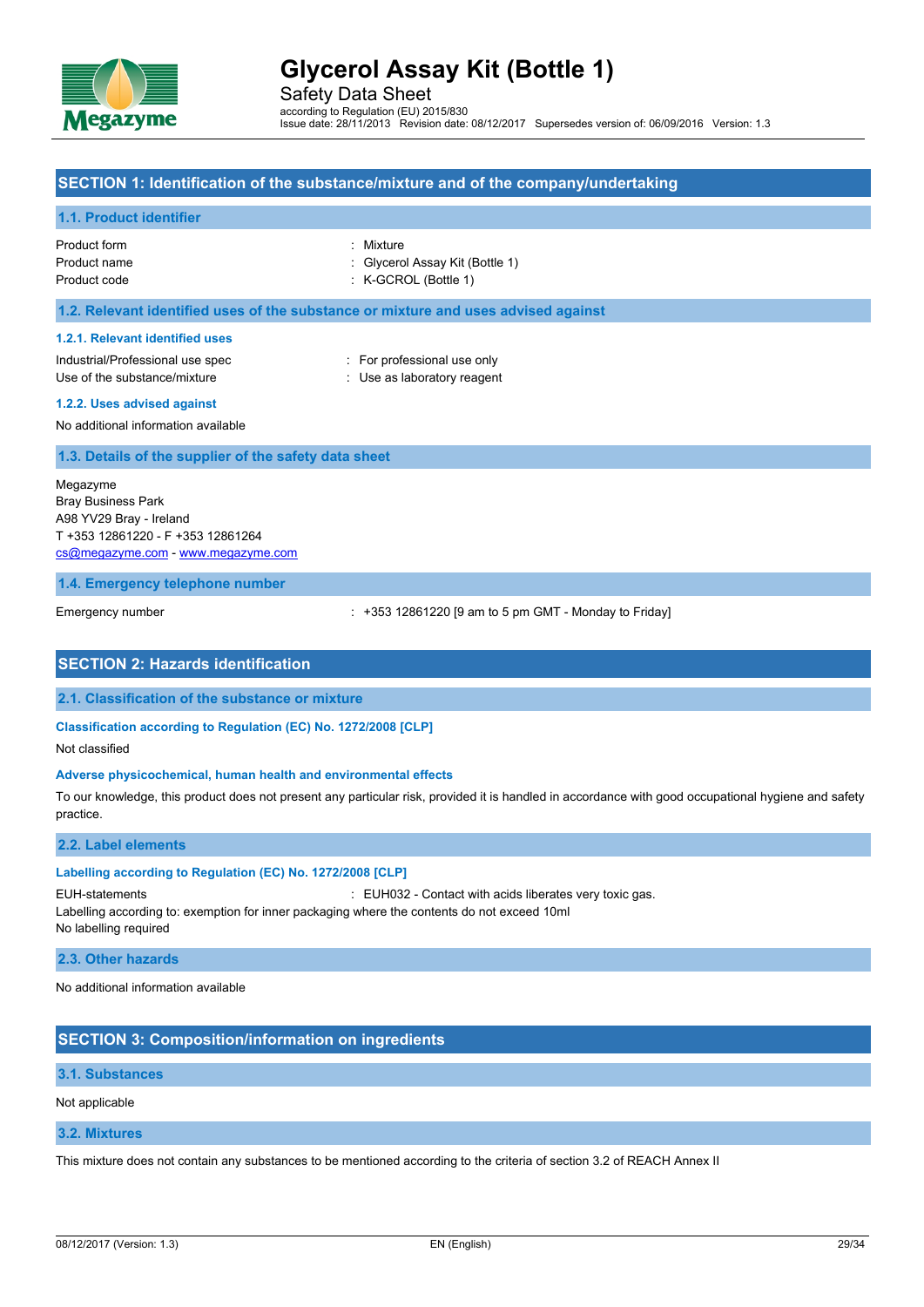Safety Data Sheet

according to Regulation (EU) 2015/830

# **SECTION 4: First aid measures 4.1. Description of first aid measures** First-aid measures after inhalation : Remove person to fresh air and keep comfortable for breathing. First-aid measures after skin contact : Wash skin with plenty of water. First-aid measures after eye contact : Rinse eyes with water as a precaution. First-aid measures after ingestion : Call a poison center or a doctor if you feel unwell. **4.2. Most important symptoms and effects, both acute and delayed** No additional information available **4.3. Indication of any immediate medical attention and special treatment needed**

Treat symptomatically.

| <b>SECTION 5: Firefighting measures</b>                    |                                                                                                                                             |  |
|------------------------------------------------------------|---------------------------------------------------------------------------------------------------------------------------------------------|--|
| 5.1. Extinguishing media                                   |                                                                                                                                             |  |
| Suitable extinguishing media                               | Water spray. Dry powder. Foam. Carbon dioxide.                                                                                              |  |
| 5.2. Special hazards arising from the substance or mixture |                                                                                                                                             |  |
| Hazardous decomposition products in case of fire           | : Toxic fumes may be released.                                                                                                              |  |
| 5.3. Advice for firefighters                               |                                                                                                                                             |  |
| Protection during firefighting                             | : Do not attempt to take action without suitable protective equipment. Self-contained<br>breathing apparatus. Complete protective clothing. |  |

| <b>SECTION 6: Accidental release measures</b>                            |                                                                                                                                                              |  |
|--------------------------------------------------------------------------|--------------------------------------------------------------------------------------------------------------------------------------------------------------|--|
| 6.1. Personal precautions, protective equipment and emergency procedures |                                                                                                                                                              |  |
| 6.1.1. For non-emergency personnel                                       |                                                                                                                                                              |  |
| Emergency procedures                                                     | : Ventilate spillage area.                                                                                                                                   |  |
| 6.1.2. For emergency responders                                          |                                                                                                                                                              |  |
| Protective equipment                                                     | Do not attempt to take action without suitable protective equipment. For further information<br>refer to section 8: "Exposure controls/personal protection". |  |
| <b>6.2. Environmental precautions</b>                                    |                                                                                                                                                              |  |
| Avoid release to the environment.                                        |                                                                                                                                                              |  |
| 6.3. Methods and material for containment and cleaning up                |                                                                                                                                                              |  |
| Methods for cleaning up<br>Other information                             | Take up liquid spill into absorbent material.<br>Dispose of materials or solid residues at an authorized site.                                               |  |
| 6.4. Reference to other sections                                         |                                                                                                                                                              |  |

For further information refer to section 13.

| <b>SECTION 7: Handling and storage</b>            |                                                                                                                                                                                              |
|---------------------------------------------------|----------------------------------------------------------------------------------------------------------------------------------------------------------------------------------------------|
| 7.1. Precautions for safe handling                |                                                                                                                                                                                              |
| Precautions for safe handling<br>Hygiene measures | : Ensure good ventilation of the work station. Wear personal protective equipment.<br>: Do not eat, drink or smoke when using this product. Always wash hands after handling the<br>product. |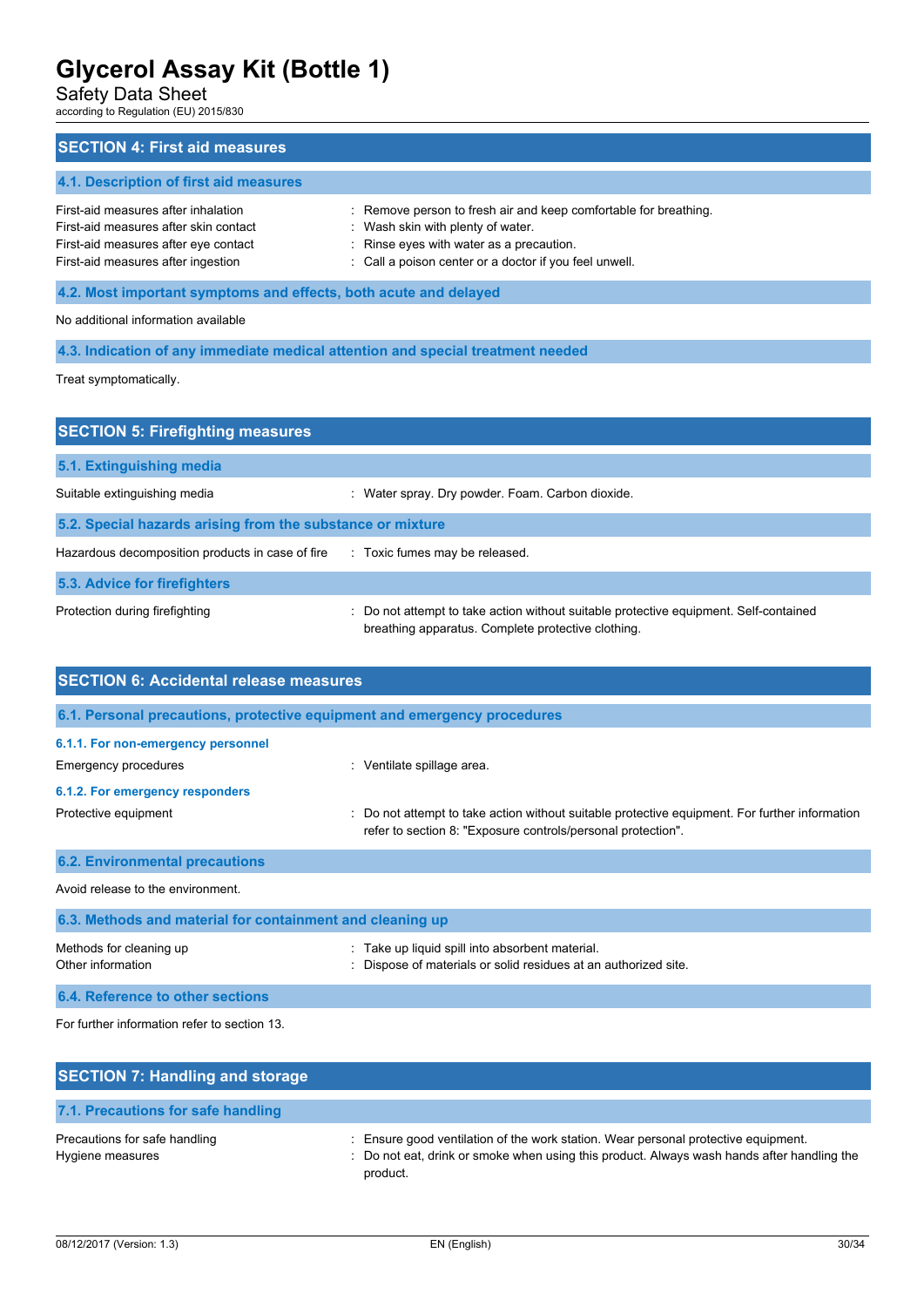Safety Data Sheet

according to Regulation (EU) 2015/830

# **7.2. Conditions for safe storage, including any incompatibilities**

Storage conditions **Storage conditions** : Store in a well-ventilated place. Keep cool.

**7.3. Specific end use(s)**

No additional information available

# **SECTION 8: Exposure controls/personal protection**

# **8.1. Control parameters**

#### No additional information available

**8.2. Exposure controls**

#### **Appropriate engineering controls:**

Ensure good ventilation of the work station.

| Hand protection:  |                      |                       |                |                    |                 |
|-------------------|----------------------|-----------------------|----------------|--------------------|-----------------|
| Protective gloves |                      |                       |                |                    |                 |
| Type              | Material             | Permeation            | Thickness (mm) | <b>Penetration</b> | <b>Standard</b> |
| Disposable gloves | Nitrile rubber (NBR) | $3$ ( $> 60$ minutes) |                | 2 (< 1.5)          | EN 374-2        |

| <b>Eye protection:</b> |         |                        |                 |
|------------------------|---------|------------------------|-----------------|
| Safety glasses         |         |                        |                 |
| Type                   | Use     | <b>Characteristics</b> | <b>Standard</b> |
| Safety glasses         | Droplet | With side shields      | EN 166          |

| Skin and body protection:         |                 |  |
|-----------------------------------|-----------------|--|
| Wear suitable protective clothing |                 |  |
| Type                              | <b>Standard</b> |  |
| Lab coat                          |                 |  |

| <b>Respiratory protection:</b>                                           |                    |                                 |                 |
|--------------------------------------------------------------------------|--------------------|---------------------------------|-----------------|
| In case of insufficient ventilation, wear suitable respiratory equipment |                    |                                 |                 |
| <b>Device</b>                                                            | <b>Filter type</b> | <b>Condition</b>                | <b>Standard</b> |
| Dust mask                                                                | Type P1            | Protection for Liquid particles | EN 143, EN 149  |

#### **Personal protective equipment symbol(s):**



**Environmental exposure controls:** Avoid release to the environment.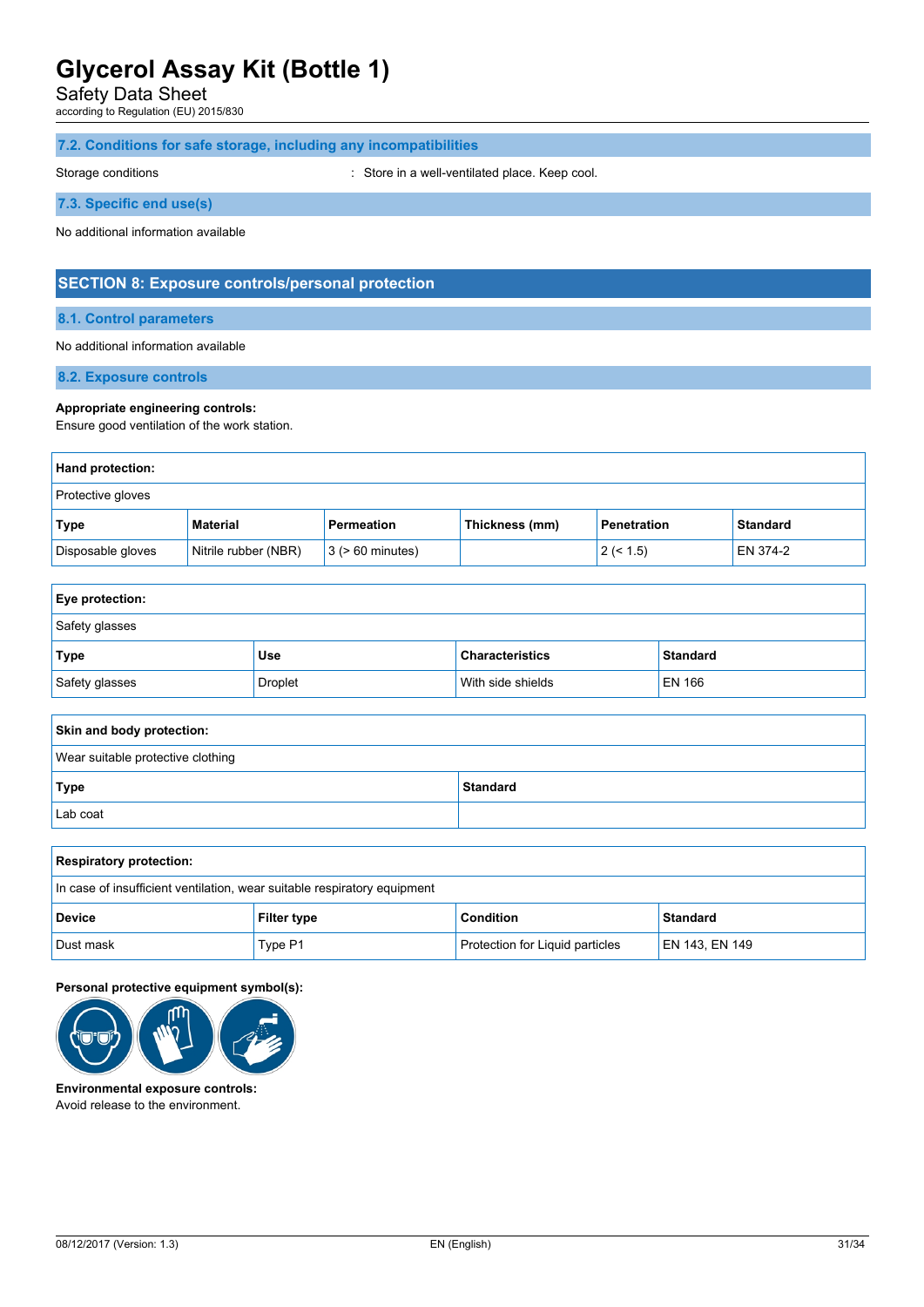Safety Data Sheet

according to Regulation (EU) 2015/830

# **SECTION 9: Physical and chemical properties**

# **9.1. Information on basic physical and chemical properties**

| Physical state                                  | Liquid            |
|-------------------------------------------------|-------------------|
| Colour                                          | Colourless.       |
| Odour                                           | No data available |
| Odour threshold                                 | No data available |
| рH                                              | No data available |
| Relative evaporation rate (butylacetate=1)      | No data available |
| Melting point                                   | Not applicable    |
| Freezing point                                  | No data available |
| Boiling point                                   | No data available |
| Flash point                                     | No data available |
| Auto-ignition temperature                       | No data available |
| Decomposition temperature                       | No data available |
| Flammability (solid, gas)                       | Not applicable    |
| Vapour pressure                                 | No data available |
| Relative vapour density at 20 °C                | No data available |
| Relative density                                | No data available |
| Solubility                                      | Soluble in water. |
| Partition coefficient n-octanol/water (Log Pow) | No data available |
| Viscosity, kinematic                            | No data available |
| Viscosity, dynamic                              | No data available |
| <b>Explosive properties</b>                     | No data available |
| Oxidising properties                            | No data available |
| <b>Explosive limits</b>                         |                   |
|                                                 |                   |

# **9.2. Other information**

No additional information available

# **SECTION 10: Stability and reactivity**

**10.1. Reactivity**

The product is non-reactive under normal conditions of use, storage and transport.

### **10.2. Chemical stability**

Stable under normal conditions.

**10.3. Possibility of hazardous reactions**

Contact with acids liberates very toxic gas.

**10.4. Conditions to avoid**

None under recommended storage and handling conditions (see section 7).

**10.5. Incompatible materials**

Acids.

**10.6. Hazardous decomposition products**

Under normal conditions of storage and use, hazardous decomposition products should not be produced.

| <b>SECTION 11: Toxicological information</b>                                    |                                                          |  |
|---------------------------------------------------------------------------------|----------------------------------------------------------|--|
| 11.1. Information on toxicological effects                                      |                                                          |  |
| Acute toxicity (oral)<br>Acute toxicity (dermal)<br>Acute toxicity (inhalation) | : Not classified<br>: Not classified<br>: Not classified |  |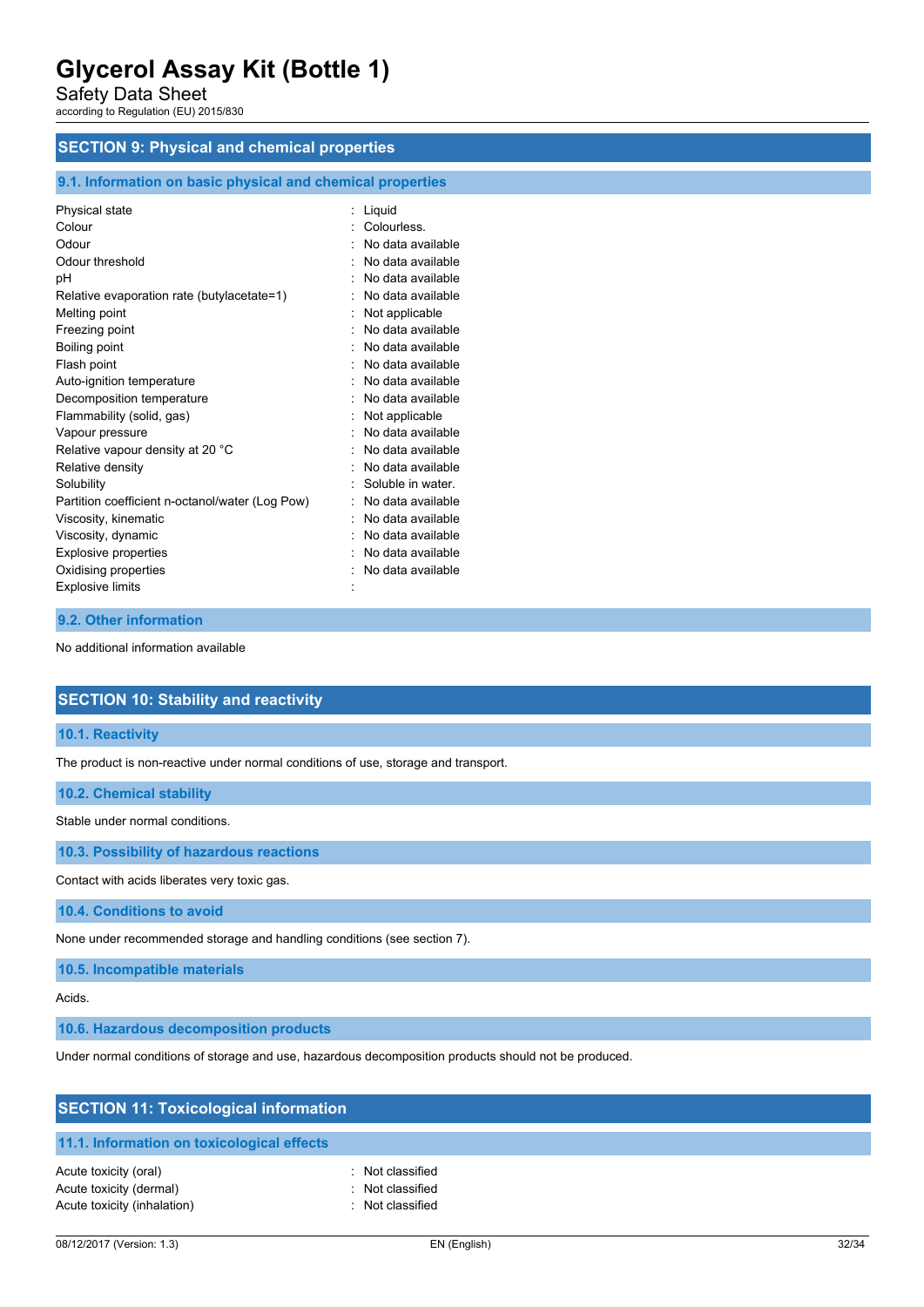Safety Data Sheet

according to Regulation (EU) 2015/830

| Skin corrosion/irritation         | · Not classified |
|-----------------------------------|------------------|
| Serious eye damage/irritation     | : Not classified |
| Respiratory or skin sensitisation | · Not classified |
| Germ cell mutagenicity            | · Not classified |
| Carcinogenicity                   | : Not classified |
|                                   |                  |
| Reproductive toxicity             | · Not classified |
|                                   |                  |
| STOT-single exposure              | · Not classified |
|                                   |                  |
| STOT-repeated exposure            | : Not classified |
|                                   |                  |
| Aspiration hazard                 | : Not classified |
|                                   |                  |

| <b>SECTION 12: Ecological information</b>                                                                                                        |                                                                                                                                                                  |
|--------------------------------------------------------------------------------------------------------------------------------------------------|------------------------------------------------------------------------------------------------------------------------------------------------------------------|
| 12.1. Toxicity                                                                                                                                   |                                                                                                                                                                  |
| Ecology - general<br>Hazardous to the aquatic environment, short-term<br>(acute)<br>Hazardous to the aquatic environment, long-term<br>(chronic) | The product is not considered harmful to aquatic organisms nor to cause long-term adverse<br>effects in the environment.<br>: Not classified<br>: Not classified |
| 12.2. Persistence and degradability                                                                                                              |                                                                                                                                                                  |
| No additional information available                                                                                                              |                                                                                                                                                                  |
| 12.3. Bioaccumulative potential                                                                                                                  |                                                                                                                                                                  |
| No additional information available                                                                                                              |                                                                                                                                                                  |
| 12.4. Mobility in soil                                                                                                                           |                                                                                                                                                                  |
| No additional information available                                                                                                              |                                                                                                                                                                  |
| 12.5. Results of PBT and vPvB assessment                                                                                                         |                                                                                                                                                                  |
| No additional information available                                                                                                              |                                                                                                                                                                  |
| 12.6. Other adverse effects                                                                                                                      |                                                                                                                                                                  |
| No additional information available                                                                                                              |                                                                                                                                                                  |
| <b>SECTION 13: Disposal considerations</b>                                                                                                       |                                                                                                                                                                  |
| 13.1. Waste treatment methods                                                                                                                    |                                                                                                                                                                  |

Waste treatment methods : Dispose of contents/container in accordance with licensed collector's sorting instructions.

| <b>SECTION 14: Transport information</b>         |                |  |
|--------------------------------------------------|----------------|--|
| In accordance with ADR / RID / IMDG / IATA / ADN |                |  |
| <b>ADR</b>                                       | <b>IATA</b>    |  |
| 14.1. UN number                                  |                |  |
| Not applicable                                   | Not applicable |  |
| 14.2. UN proper shipping name                    |                |  |
| Not applicable                                   | Not applicable |  |